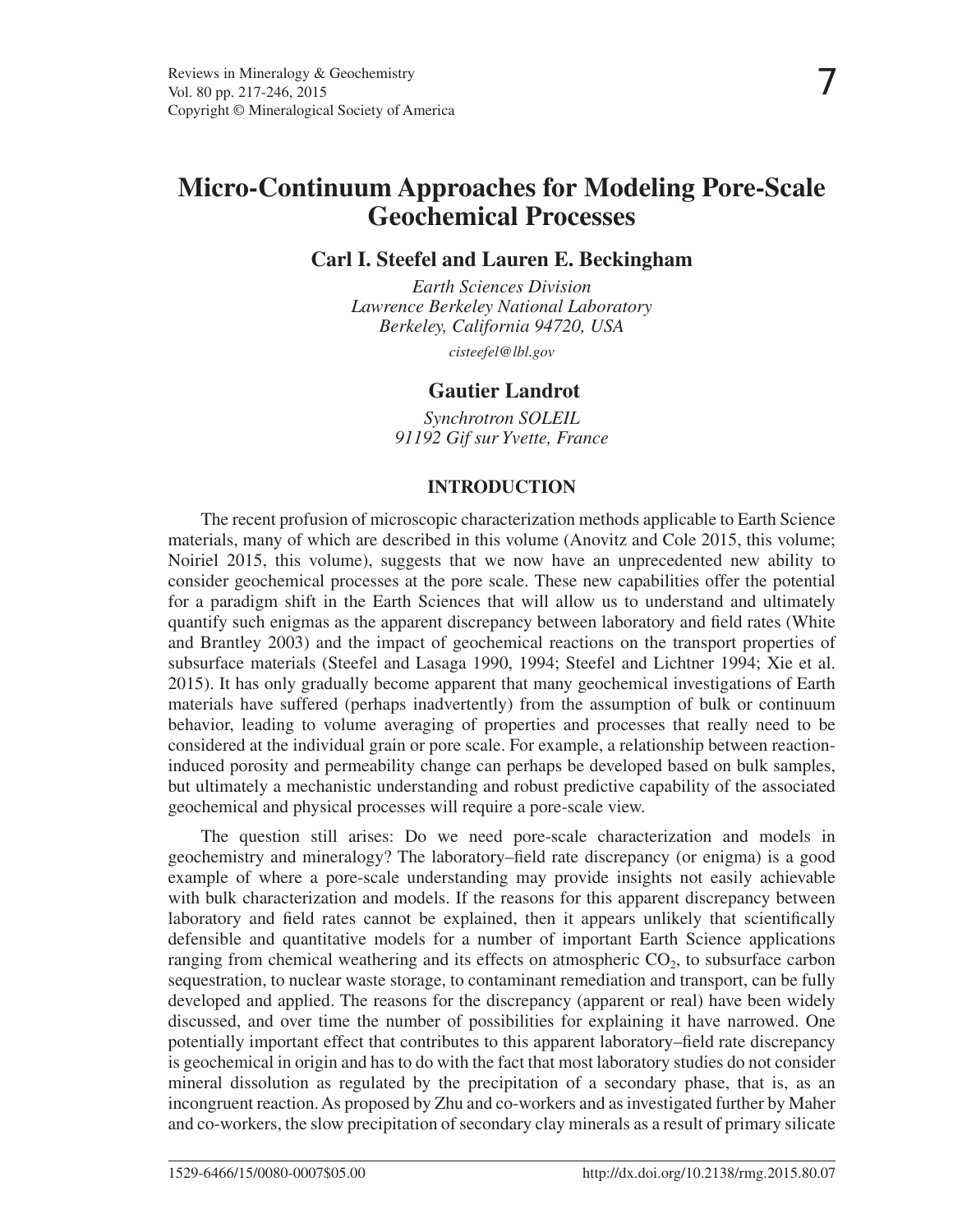mineral dissolution (e.g., feldspar) can result in an approach to thermodynamic equilibrium with respect to the dissolving primary phase, and thus a slowing of the rate of reaction (Zhu et al. 2004; Maher et al. 2006, 2009). A second potentially important effect is related to the heterogeneous nature of natural porous media, which can result in bypassing of reactive zones by groundwater and surface water flow (Malmström et al. 2000). At the pore scale, this effect can occur when pores and/or micro-environments are not connected to the macropores within which most of the flow occurs. The result can be that minerals lining these pores contribute little or nothing to the overall reactivity of the formation (Peters 2009; Landrot et al. 2012). In addition, diffusion boundary layers can form around reactive grains, further reducing the rate of reaction relative to the experimental surface reaction rates determined in the absence of these transport effects (Li et al. 2008; Noiriel et al. 2012; Molins et al. 2014).

One can argue that the ability to demonstrate a predictive capability for geochemical processes, including those operating at the pore scale, is the ultimate test of understanding (Steefel et al. 2005). The development of new characterization techniques for the pore scale has important implications for the models that can be applied to these systems. One possibility is to import the microscopic characterization or mapping as initial or final conditions into true porescale models (Molins et al. 2012, 2014, 2015, this volume; Steefel et al. 2013; Yoon et al. 2015, this volume). Another option that typically allows for larger spatial domains to be considered is the use of the characterization data in pore network models (Mehmani and Balhoff 2015, this volume). A third possible approach that is summarized in this chapter is to make use of "microcontinuum" models informed by high-resolution geochemical, mineralogical, and physical data to describe geochemical pore-scale processes. Micro-continuum geochemical models are typically coarser than either the true pore-scale or pore-network models and thus cannot resolve pore-scale interfaces between mineral, liquid, and gas. The approach suffers from most of the same limitations that apply to larger scale continuum descriptions of porous media, namely the inability to resolve pore-scale solid–liquid–gas interfaces and the requirement that many parameters and properties (e.g., permeability or reactive surface area) need to be averaged or upscaled in some fashion. However, the approach is capable of improving on coarsely resolved (meter-scale) models by assigning differing mineralogical/geochemical and physical properties (porosity, permeability, and diffusivity) values to the domain, thus making it possible to calculate larger scale (bulk) reaction rates and transport properties.

# **MAPPING OF MODEL PARAMETERS FROM IMAGE ANALYSIS**

An important first step in developing micro-continuum pore-scale geochemical models is the collection and interpretation of data on the mineralogical, geochemical, and transport properties at a fine  $(<$  mm) scale. Detailed reviews are provided elsewhere on the range of characterization techniques available to describe pore-scale geochemical processes (Anovitz and Cole 2015, this volume; Navarre-Sitchler et al. 2015, this volume; Noiriel 2015, this volume). Here we focus on the approaches that are specifically suited for the development of pore-scale parameter distributions for micro-continuum modeling, although many of the techniques could also be used for direct pore-scale or pore-network modeling where the resolution is sufficiently high.

The pore-scale parameters of interest for micro-continuum modeling include the porosity, mineral volume fractions, and mineral reactive surface area, along with the more challenging transport-related parameters of permeability and diffusivity. While porosity is typically considered as a scalar quantity and therefore relatively easy to quantify with a variety of mapping/characterization techniques, the more important quantity for the purposes of reactive transport modeling is the connected porosity (Navarre-Sitchler et al. 2009; Peters 2009; Landrot et al. 2012). As demonstrated with modeling of basalt weathering over hundreds of thousands of years, the connected porosity is the parameter that controls reactivity under open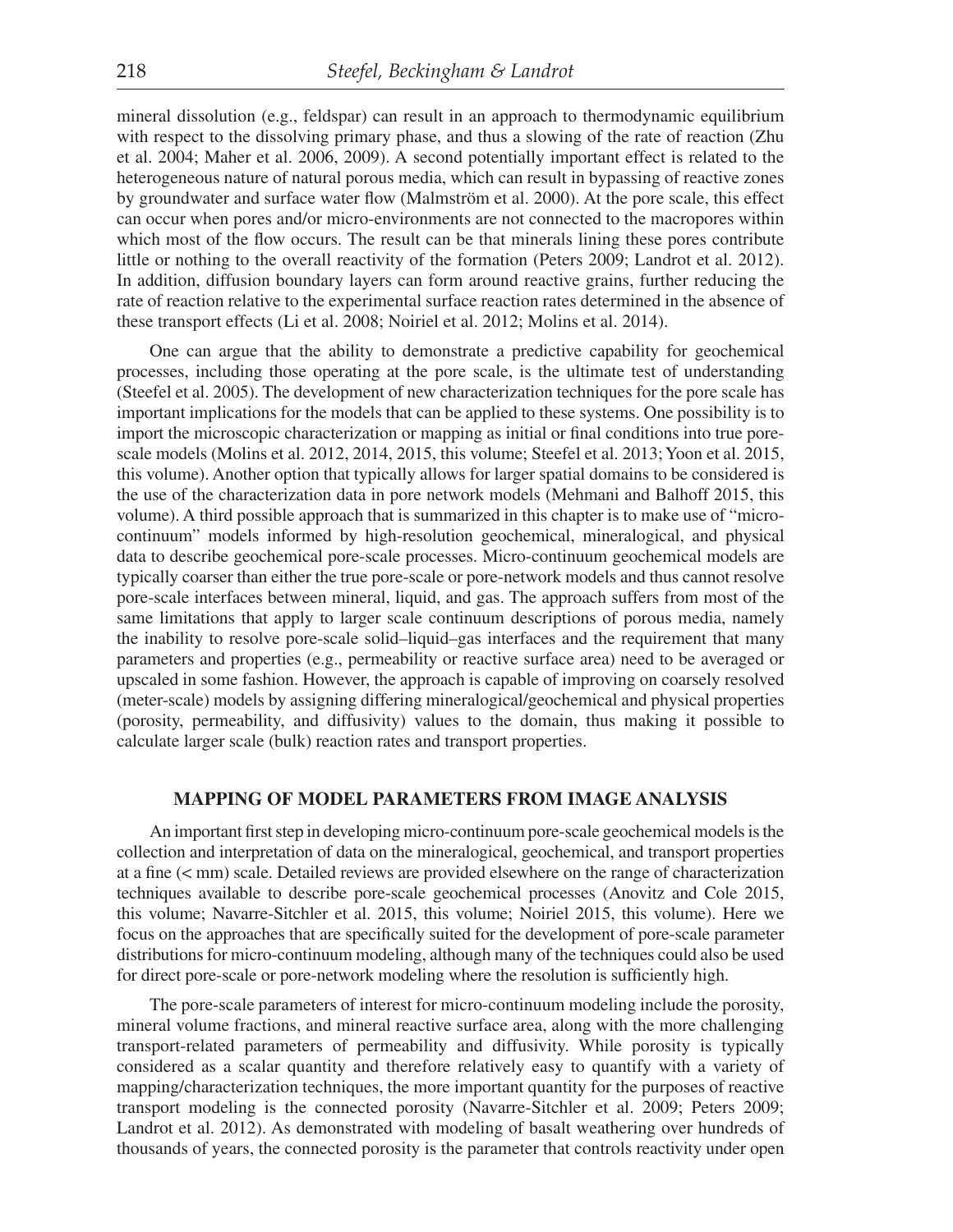system conditions (Navarre-Sitchler et al. 2011). Or even where the pores are connected, the reactive phases within the pore are coated with other (typically secondary) phases. The fluids in the connected pores then might "see" only the secondary phases (e.g., clay or iron hydroxide) rather than the reactive feldspar. In this respect, both the impacts of the porosity and the reactive mineral surface area cannot be completely separated from the transport properties of the medium under consideration. Similarly, the physical surface area of reactive minerals is another parameter that may be relatively straightforward to determine on bulk samples, whether using a grain size geometric analysis or using gas adsorption isotherms, e.g., BET methods (Brunauer et al. 1938). But the physical surface area of the minerals may not translate to a unique reactivity without consideration of the reactive site density, which can vary significantly between natural samples (Beig and Lüttge 2006; Bracco et al. 2013).

Two-dimensional and three-dimensional images can be analyzed to extract reactive transport model parameters. This includes the sample specific parameters of porosity, mineral volume fractions and surface areas, diffusivity and even permeability. Details regarding the collection and underlying principles of various imaging methods, including 2-D Scanning Electron Microscopy (SEM), and 3-D Focused Ion Beam-Scanning Electron Microscopy (FIB-SEM), X-ray Computed Micro-Tomography (X-ray microCT), optical petrology and Small Angle Neutron Scattering (SANS) of nanoscale porosity have been discussed in other articles (Anovitz and Cole 2015, this volume; Noiriel 2015, this volume) and thus will only be mentioned briefly here.

In this article, we will discuss the data processing approaches that can be used to extract model parameters from two- and three-dimensional SEM, FIB-SEM, and X-ray microCT images. In addition, some of the outstanding issues, such as image segmentation and resolution, will be discussed in the context of their effect on parameter estimation. Image segmentation refers to the partitioning of the histogram of pixel intensities (SEM imaging) or voxel attenuation values (X-ray CT imaging) into one or more categories such as pores and grains. Comparison of parameters from bulk samples (e.g., reactivity) and from image-derived micro-continuum samples, however, should provide insight into the scaling relationships in reactive porous media. Finally, it should be noted that several of these parameters can be measured on bulk samples in the laboratory. Parameter estimation from images allows for more discrete parameter evaluation, including the ability to map parameters at multiple scales or associated model grid cell sizes.

### **Porosity**

Sample porosity can be easily determined from imaging techniques. Given that porosity is an intensive property, it can be computed from either 2-D or 3-D images. Perhaps the simplest approach is determining porosity from 2-D SEM images of a polished section. Polished sections, including thin sections, can be easily prepared by impregnating samples with epoxy, curing, and then cutting and polishing the samples to the desired thickness. Numerous commercial companies also offer inexpensive sectioning services, removing the limitations of experience or facilities. Further guidance and extensive details on sample preparation for SEM imaging can be found in several existing texts (Echlin 2011).

Scanning electron microscopes, now widely available, use an electron beam to capture electron-sample interactions. Most SEM instruments are also equipped with a backscattered electron (BSE) detector. In this mode, the degree of backscatter is proportional to the mean atomic number, producing an image with varying grayscale intensities (Krinsley et al. 2005). Before imaging, polished samples are typically coated with a thin layer of conductive material such as carbon or gold using an ion beam sputterer to prevent surface charging when imaging. This is unnecessary if the instrument is operated in environmental mode or under low vacuum. Pores are easily distinguishable in SEM BSE images of most geologic samples in which the pore space shows a significant contrast with the minerals.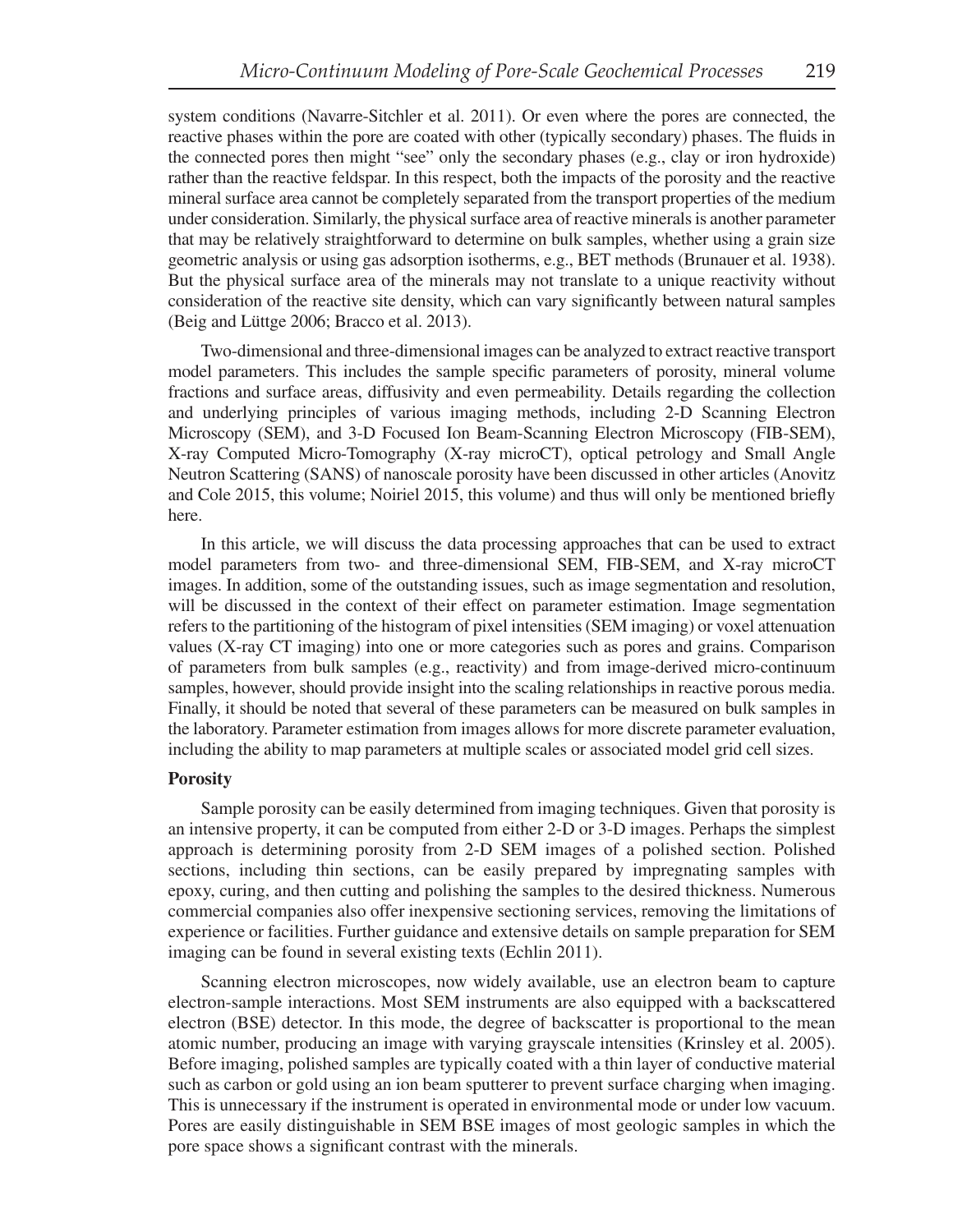Benchtop or synchrotron CT images can provide a three-dimensional depiction of a coherent geologic sample. In this method, a series of radiographs or projections are collected over a range of angles (Cnudde and Boone 2013; Wildenschild and Sheppard 2013) and a 3-D image. Several variations in image acquisition as well as complexities in image reconstruction exist and are covered in more detail in existing reviews (Wildenschild and Sheppard 2013; Noiriel 2015, this volume). In X-ray CT imaging, voxel attenuation is proportional to the energy of incident X-rays, material density, and atomic number (Cnudde and Boone 2013; Wildenschild and Sheppard 2013). The contrast in attenuation allows pores to be distinguished from grains, although varying degrees of phase retrieval may be required to make the approach fully quantitative (Wildenschild and Sheppard 2013).

Micron-scale resolution is possible with both SEM and microCT imaging, but this resolution is not sufficient to capture the abundant sub-micron-scale pores in carbonates and shales. FIB-SEM imaging, however, can be used to characterize nanoscale porosity (Curtis et al. 2012; Landrot et al. 2012). Using FIB-SEM, high-resolution (nm) 3-D images are developed from a series of 2-D SEM images reconstructed to a 3-D volume. Before imaging, a trench is milled in front of the area of interest using the ion beam. A SEM image is then captured before the ion beam is used to mill away a small layer from the sample. This sequence of image capturing and milling is cycled, generating a series of 2-D images. Given the close spacing of the slices, these 2-D images can be reconstructed into a 3-D volume (Curtis et al. 2012; Landrot et al. 2012). Small angle neutron scattering or SANS can also be used to investigate nanoscale pore distributions and processes, but it is a statistical rather than mapping technique and is not discussed further here, although interested readers can find discussion in other articles (Anovitz and Cole 2015, this volume; Navarre-Sitchler et al. 2015, this volume).

The porosity in SEM, X-ray CT, and FIB-SEM images can be determined by computing the ratio of pore pixels or voxels to total pixels or voxels in the 2-D or 3-D image. This first requires segmentation of pore and grain pixels/voxels. There are a variety of existing segmentation techniques that have been used with varying success in the literature. In general, the pore–grain threshold occurs at a minimum in the histogram of grayscale intensities between the individual intensity distributions for pores and grains (Peters 2009). The choice of thresholding technique should be carefully made so as to be optimal for the sample of interest, as further discussed below. In addition, some samples will require extensive pre-segmentation filtering and even manual correction to remove image artifacts. Once the segmented image is produced, pore and grain pixels can be easily summed using commercially available image processing software or using individually developed computer programs.

While porosities can be determined from either 2-D or 3-D images, a sufficient number of images are required in order to ensure that the volume used is representative of the sample, thus obtaining reliable porosity, mineral volume fractions, and mineral surface areas. The representativeness of the area or volume can be determined by computing the porosity on smaller volumes subsampled from the original image. As the sampled volume is increased, the computed porosity should approach a uniform value as a representative elementary volume (REV) is reached.

#### **Mineral volumes**

Despite recent efforts based on 3-D imaging (Mutina and Koroteev 2012), mineral volume fractions in mineralogically complex systems can be reliably determined only from 2-D SEM imaging. Where only a single mineral is present, as in the study by Noiriel et al. (2012), or where there is a significant contrast in density between the minerals present, 3-D X-ray synchrotron mapping may be able to provide quantitative determinations of mineral volumes. Mineral volume determination at the microscopic scale is possible on SEMs equipped with Energy-Dispersive X-ray Spectroscopy (EDS or EDX) capabilities. The 2-D BSE imaging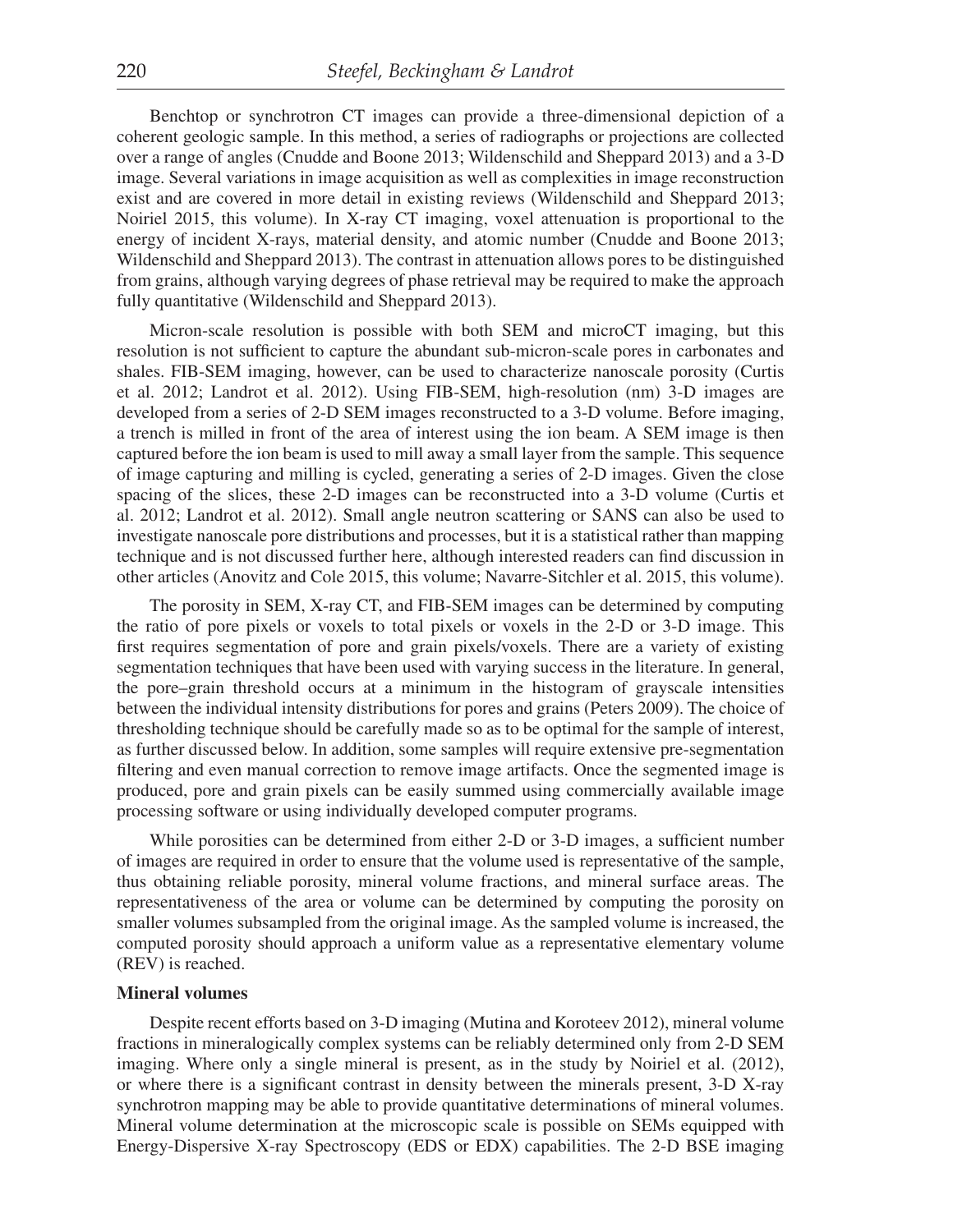approach described above makes it possible to distinguish between quartz, clay, and other reactive minerals (Peters 2009) with a few hundreds of nm per pixel length resolution. EDX imaging further allows for mineral identification by determining the elements present at the microscopic scale. Two-D elemental maps can be captured and processed to determine the mineral volume percentages within each pixel (Landrot et al. 2012). Processing of EDX signals can be carried out with commercial software, such as QEMSCAN, or though customized thresholding and processing codes such as those presented in Landrot et al. (2012). These methods couple information on BSE intensities with elemental intensities so as to identify individual minerals. In either method, knowledge of the bulk mineralogy is needed to aid in mineral characterization, as many minerals contain similar elemental compositions and BSE intensities. This can be obtained from X-ray Diffraction (XRD) or X-ray Fluorescence (XRF) on bulk samples. Identification of minerals can be challenging in highly heterogeneous samples even when commercial software like QEMSCAN is used. In addition, grain edge artifacts at grain–epoxy boundaries can alter BSE intensities (Dilks and Graham 1985), potentially causing misidentification of minerals at grain boundaries.

Following mineral segmentation, computation of mineral volume fractions can be carried out by counting the number of pixels corresponding to each mineral and dividing by the total grain pixels. An additional advantage of determining mineral volumes from imaging is the ability to assess explicitly the accessibility of minerals to reactive fluids if the porosity is imaged as well, and if the imaging is at sufficiently high resolution that the connectivity of the pore network can be quantified. As observed in recent studies (Peters 2009; Landrot et al. 2012), mineral abundance alone may not always accurately reflect mineral accessibility and pore connectivity. At least in continuum models, it is typically more accurate to discretize minerals based on pore accessibility fractions rather than based on total volume fractions. Mineral accessibilities can be computed by first identifying the grain-pore boundary and then by counting the number of associated pixels for each mineral that are present at the interface, or adjacent to the pore space. Recent studies have also considered the connectivity of the pore space as well, since this is a primary control on the transport of ions to and from reactive surfaces (Navarre-Sitchler et al. 2009; Landrot et al. 2012).

#### **Mineral surface area**

There are several complexities and intricacies involved in obtaining and interpreting mineral surface area, a full review of which is beyond the scope of this chapter. Instead, we will briefly give a few examples of ways to interpret surface area from 2-D and 3-D images. It should be noted that it is uncertain what the appropriate mineral surface areas are for reactive transport modeling of porous media. A range of surface area estimates have been used without evaluation of their impact or success. This includes liberally interchanging geometric surface area (GSA), specific surface area (SSA), and reactive surface area (RSA). Mineral GSA typically refers to a surface area computed from an average grain size and assuming a particular geometric grain shape, typically perfectly smooth spheres (White et al. 2005; Alemu et al. 2011). Mineral SSA refers to the total or rough surface area per gram mineral, often measured via the Brunauer, Emmett, Teller (BET) analysis (Brunauer et al. 1938). RSA accounts (or attempts to account) for the distribution of reactive sites on a mineral surface and is usually estimated by applying a scaling factor of one to three orders of magnitude to SSA or GSA (Zerai et al. 2006), although the basis for applying this factor is not clear.

Geometric, specific, and reactive mineral surface areas can be approximated from 2-D and 3-D images using a variety of approaches. Geometric surface areas can be approximated from the grain sizes observed in 2-D or 3-D images assuming typical grain geometry and either an average grain size or range of grain sizes and corresponding surface areas. An alternative approach is to assume mineral-specific geometries and use image-observed grain dimensions to compute surface areas based on the ideal geometries for each mineral (Bolourinejad et al.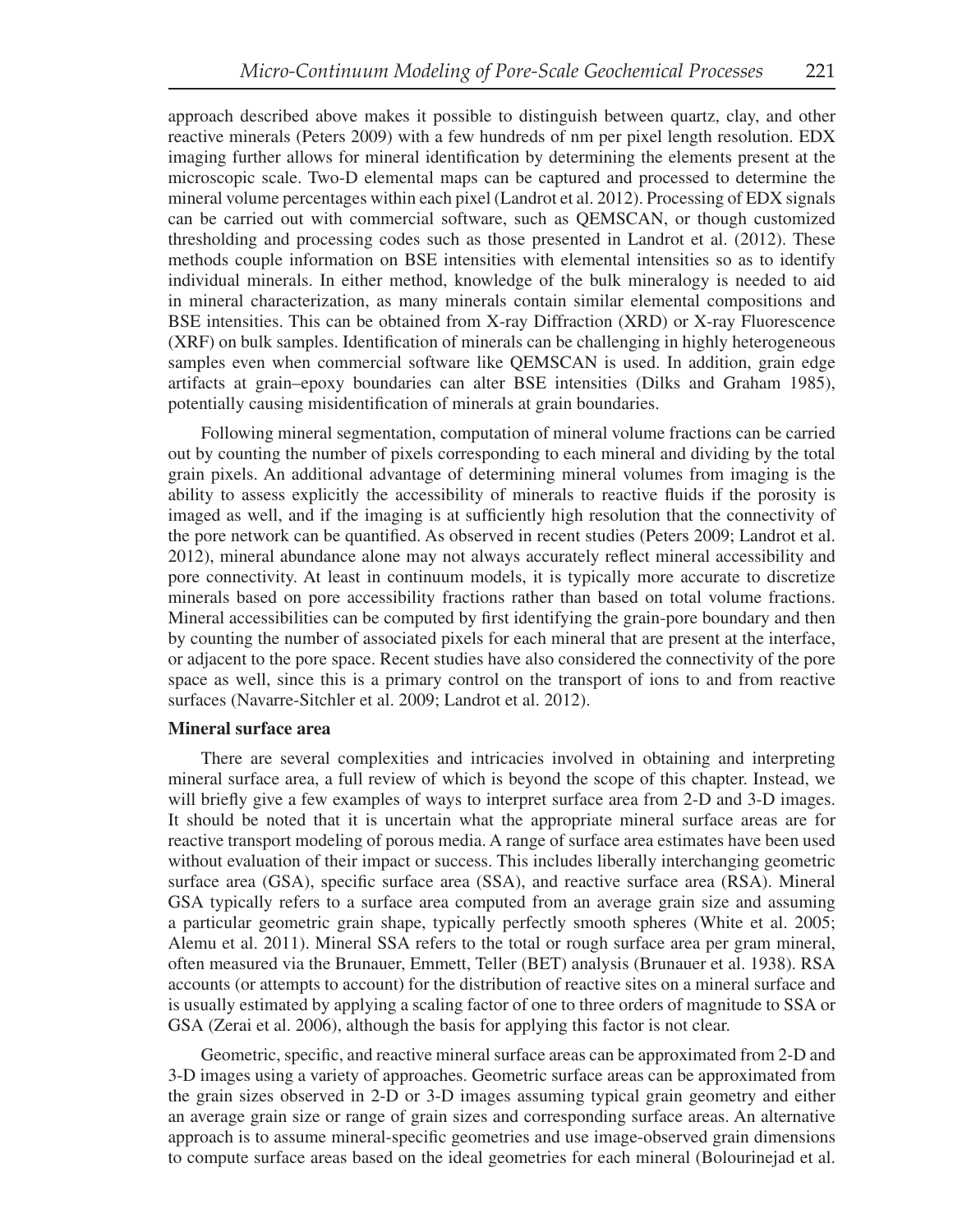2014). This approach is somewhat limited as real minerals often deviate from ideal geometries or do not have perfectly smooth surfaces (Bolourinejad et al. 2014). It should also be noted that these 2-D approaches additionally require bias correction (Weibel 1979; Crandell et al. 2012).

Specific surface areas that reflect surface roughness can be estimated from GSA determinations by applying a roughness factor, although the choice of a factor is difficult to justify and only an average at best (Zerai et al. 2006). Alternatively, the BET surface area can be measured in the laboratory and distributed among minerals as identified in 2-D images. In 3-D images, specific surface areas can be successfully computed by creating a triangulated or polygonized surface mesh, such as through the marching cubes algorithm (Lorensen and Cline 1987; Landrot et al. 2012), then summing the area of the polygons. This is necessary as it has been shown that simply counting surface voxel faces in 3-D images overestimates surface area, as is explained in the review by Wildenschild and Sheppard (2013). This approach can be used to compute surface areas from both FIB-SEM images and X-ray CT images.

#### **Diffusivity**

 *Diffusivity from bench-top experiments.* Diffusivity within homogeneous porous samples may be determined experimentally with a range of techniques, some of which do not require pore-scale imaging. The most common experimental techniques are based on a diffusion cell in which one end of the cell is held at a constant concentration (effectively a Dirichlet or fixed boundary condition), while a reservoir on the other side of the diffusion cell is monitored for solute breakthrough, either under transient (e.g., where the reservoir is stagnant) or steady-state conditions (where the reservoir is subject to flow). For example, Figure 1 shows a schematic for an experimental setup that has been used to determine ion diffusivity in bentonite clay (Tachi and Yotsuji 2014).

 Another possible experimental approach for porous medium samples relies on chemical mapping of the diffusion profile. For example, Navarre-Sitchler et al. (2009) used micro-X-ray synchrotron mapping of bromide fluorescence  $(\mu XRF)$  to determine the diffusivity of samples of unweathered and weathered basaltic andesite. An effective, upscaled diffusion coefficient



**Figure 1.** A) Example of a through diffusion cell setup: (a) inlet reservoir, (b) peristaltic pump, (c) throughdiffusion cell, and (d) outlet reservoir. Arrow heads indicate the circulation of water from the reservoir to the filter in order to homogenize the inlet and outlet solutions compositions. B) Plot of concentrations in inlet and outlet reservoirs versus time. [Reproduced from Tachi Y, Yotsuji K (2014) Diffusion and sorption of Cs+, Na+, I− and HTO in compacted sodium montmorillonite as a function of porewater salinity: Integrated sorption and diffusion model. *Geochimica et Cosmochimica Acta,* Vol. 132, p. 75-93, Figs. 1 and 3, with permission from Elsevier.]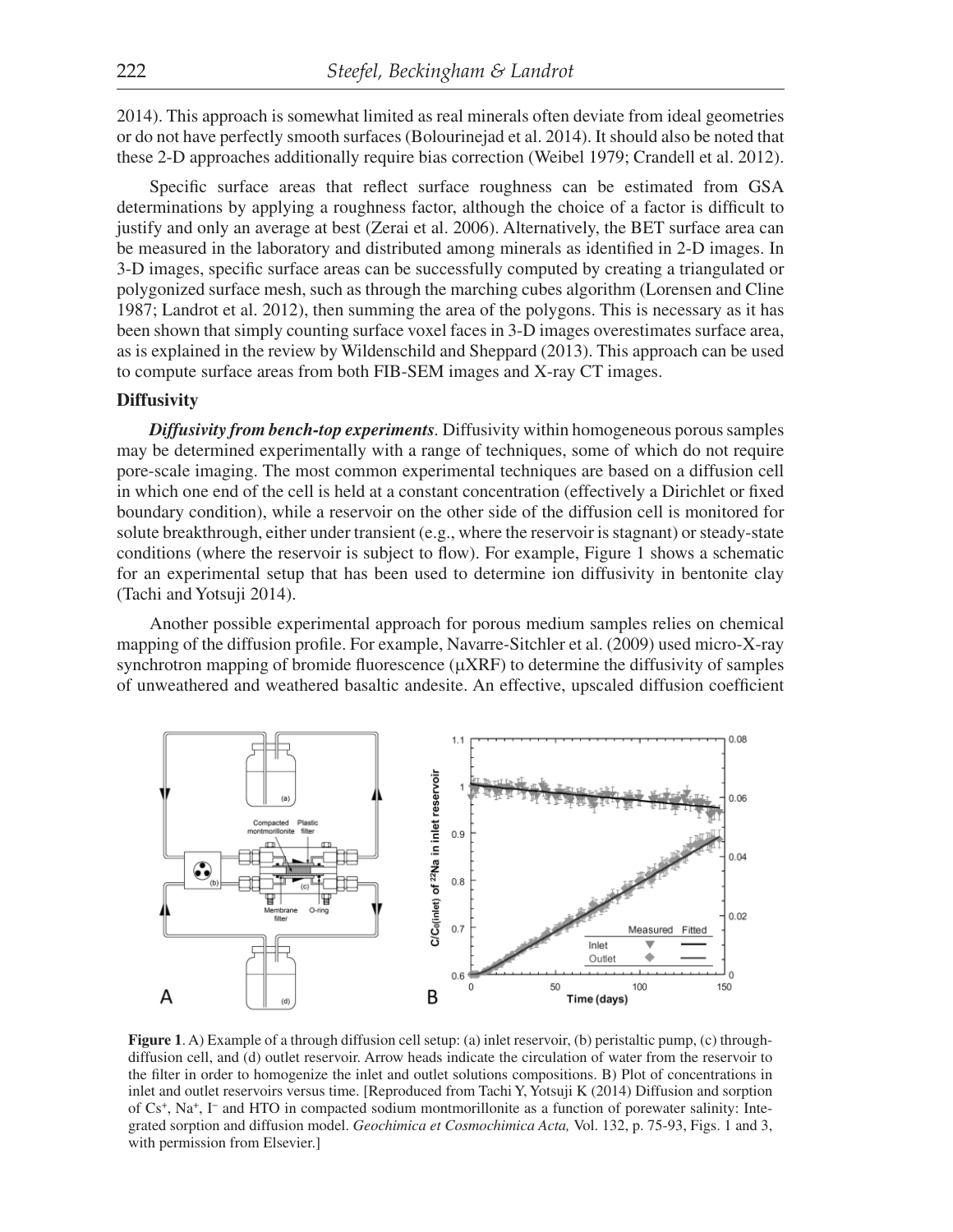was determined for the porous andesite by fitting the profile with a numerical solution of the diffusion equation

$$
\frac{\partial C_i}{\partial t} = -\nabla \cdot \left[ \phi D_i^* \nabla C_i \right]
$$
 (1)

where  $D_i^*$  is the diffusion coefficient for species *i* in porous media that incorporates the effects of tortuosity,  $C_i$  is the tracer concentration,  $\nabla$  is the divergence operator,  $\phi$  is the porosity, and *t* is time (Steefel et al. 2015). For example, a  $\mu$ XRF map of a sample of weathered basalt from a Costa Rican chronosequence shows the distribution of bromide tracer (blue) after 7 days resulting from diffusion from left to right, as shown in Figure 2 (Navarre-Sitchler et al. 2009). Navarre-Sitchler et al. (2009) took the additional step of comparing these results to estimates of the diffusivity from pore-network modeling (see discussion below).



**Figure 2.** Bromide tracer (blue) diffusion profile after 7 days based on  $\mu$ XRF mapping at the Advanced Light Source, Lawrence Berkeley National Laboratory. Diffusion is from left to right. See Navarre-Sitchler et al. (2009) for discussion of simulations.

*Diffusivity from numerical experiments.* Experiments and/or diffusion profile mapping work well for determining diffusivity where the properties of the porous material are largely homogeneous, since in this case a single parameter value can be fitted to the data. In some cases, it may also be possible to estimate diffusivities for heterogeneous samples if the distribution of properties (e.g., grain size) is known, although the likelihood of a non-unique fi t increases with the number of different properties in a sample. Alternatively, if the distribution of properties is unknown, it is possible to estimate diffusivity even in highly heterogeneous samples using numerical modeling based on 2-D or 3-D pore structure characterization. Navarre-Sitchler et al. (2009) made use of X-ray synchrotron microtomography to map the pore structure of samples of weathered basalt similar to that shown in Figure 2. Using a simple implementation of thresholding to map basalt versus pores, they were able to delineate chemical weathering related macroporous zones  $(> 4.4 \mu m$  voxel resolution) that were connected in 3-D. Navarre-Sitchler et al. (2009) then carried out numerical tracer diffusion experiments in 3-D cubes of weathered basalt by assuming a low diffusivity of  $1.75 \times 10^{-14}$  m<sup>2</sup> s<sup>-1</sup> for the largely unconnected pore structure of unaltered basalt and a free ion diffusivity of  $10^{-9}$  m<sup>2</sup> s<sup>-1</sup> (corresponding to a tortuosity of 1.0) for connected pores that can be fully resolved with the  $4.4 \mu m$  discretization. Implemented in this way, the numerical tracer diffusion simulations with the code CrunchFlow are similar to what could be done with a pore network model. A 2-D slice through the skeletonized pore structure of one of the weathered zones is shown in Figure 3A (basalt in blue, pores in red). Results of the numerical tracer experiment are shown in Figure 3B, with diffusion of the tracer from the bottom of the Figure 3B towards the top. Note that in these 3-D tracer diffusion simulations, only two distinct tortuosities (or diffusion coefficients) are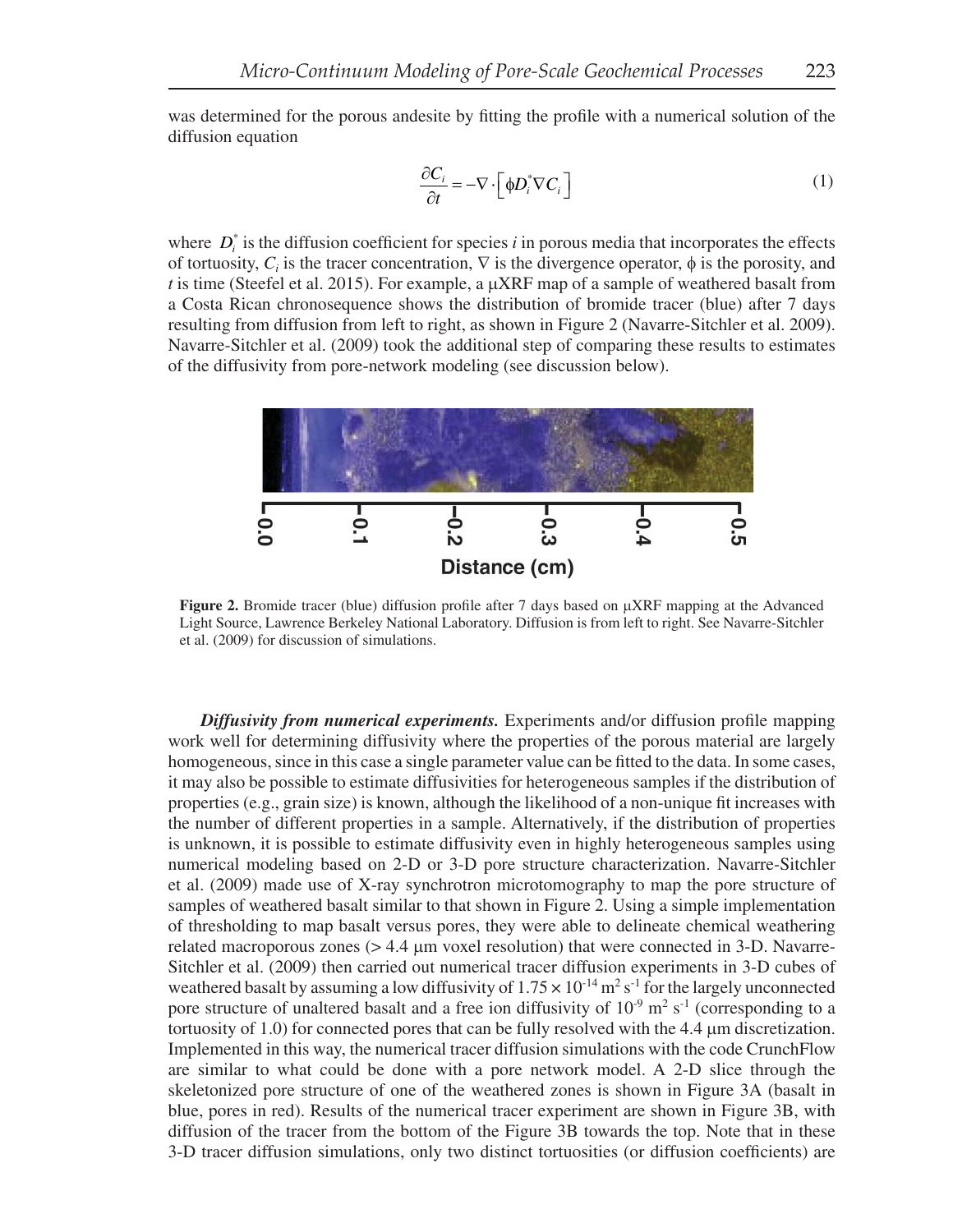

**Figure 3.** A) Segmented X-ray synchrotron microtomographic data collected at the Advanced Light Source at Lawrence Berkeley National Laboratory with a voxel resolution of 4.4 m. Macropores developed as a result of chemical weathering in the basalt and are connected primarily in the third dimension (into the page), with red indicating pores, blue indicating basalt. B) Tracer diffusion simulation results using the pore structure shown in Figure 3A. Results are shown after 7 days of diffusion of the tracer from bottom to top. Simulation assumed a Dirichlet boundary condition at the bottom with a fixed tracer concentration of 0.01. See Navarre-Sitchler et al. (2009) for description of experiments.

used and they are based on the segmented 3-D porosity map of the weathered sample. The upscaled effective diffusion coefficient, in contrast, is determined by fitting a 1-D profile to the 3-D simulation results. The diffusion of the bromide tracer was assumed to follow a modified Archie's Law model that incorporates a critical porosity threshold value of 9%, below which the porosity is considered to be largely unconnected:

$$
D_{\rm e} = D_{\rm p} + D_0 \left(\phi_{\rm e}\right)^2,\tag{2}
$$

where  $D_p$  is the diffusivity in the unweathered parent basalt,  $D_0$  is the diffusion coefficient in pure water, and  $D<sub>e</sub>$  is the effective diffusion coefficient in porous media and where the effective porosity,  $\phi_e$ , is defined as:

$$
\begin{aligned}\n\phi_{\rm e} &= a \left( \phi_{\rm T} - \phi_{\rm c} \right)^{\beta}; \ \phi_{\rm T} > \phi_{\rm c} \\
\phi_{\rm e} &= 0; \qquad \qquad \phi_{\rm T} < \phi_{\rm c}.\n\end{aligned} \tag{3}
$$

The parameter *a* in Equation (3) is taken as 1.3 while the parameter  $\beta$  is assumed to be 1.0 for 3-D volumes measuring 220  $\mu$ m on a side (Navarre-Sitchler et al. 2009), while  $\phi_T$  refers to the total porosity as mapped with the X-ray synchrotron microtomography with a  $4.4 \mu m$  voxel resolution, and  $\phi_c$  is the critical porosity estimated as 9% based on the same data.

A summary of the 3-D tracer diffusion simulation results for the Costa Rican basalts are given in Table 1. Samples with less than 10% porosity are essentially unweathered. Note that the results are to some extent dependent on sample size, and also on the porosity of the volume considered as expected from Equation (2). The results of the tracer diffusion simulations agree broadly with the laboratory tracer diffusion experiments using bromide (Fig. 4).

Using numerical modeling based on pore-scale imaging for the purposes of estimating diffusivity offers practical advantages when the material of interest within a sample is too small to easily investigate with laboratory tracer experiments. As an example, consider the chloritefilled pores within the Lower Tuscaloosa Formation that hosts the Cranfield  $CO<sub>2</sub>$  sequestration site investigated by Landrot et al. 2012. One such pore of approximately 2  $\mu$ m diameter imaged with scanning electron microscopy (SEM) is shown in Figure 5A. The Figure shows a quartz grain on the right side partly milled with focused ion beam techniques, while Figure 5B shows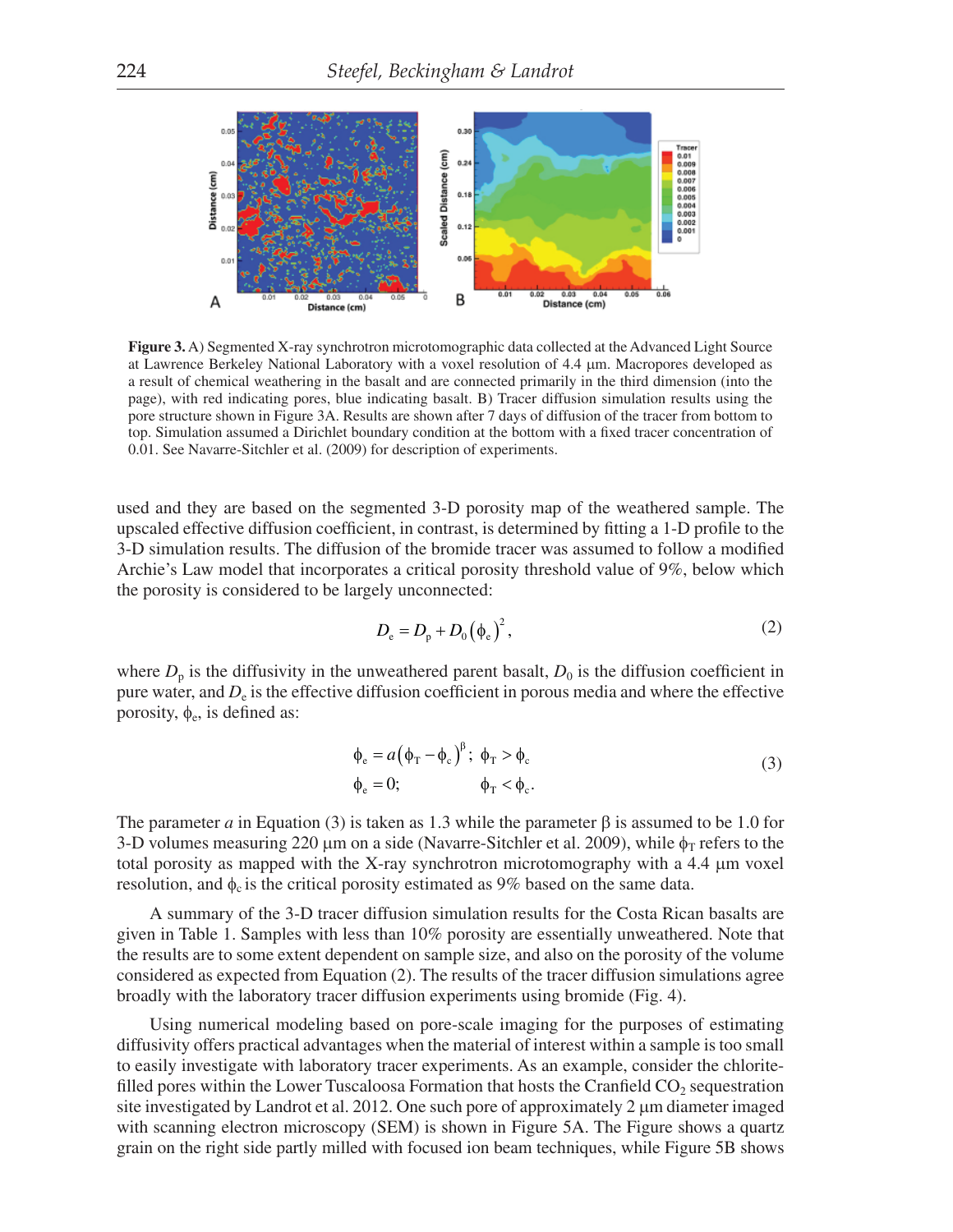| Sample size  | $D_{\varepsilon}$     | % Porosity |
|--------------|-----------------------|------------|
| $\text{m}^3$ | $(m^2 s^{-1})$        |            |
| 1.38         | $1.2 \times 10^{-14}$ | 3          |
| 1.38         | $1.0 \times 10^{-12}$ | 14         |
| 0.17         | $3.7 \times 10^{-15}$ | 2          |
| 0.17         | $1.7 \times 10^{-12}$ | 10         |
| 0.17         | $6.1 \times 10^{-12}$ | 14         |
| 0.17         | $1.9 \times 10^{-11}$ | 21         |
| 0.17         | $4.8 \times 10^{-11}$ | 30         |
| 0.17         | $7.1 \times 10^{-11}$ | 33         |

**Table 1.** Results of fitting of tracer distribution from 3-D simulations with a 1-D diffusion model.



**Figure 4.** Comparison of results from laboratory and numerical (simulated) diffusion experiments. A) The XRF image of Br concentrations measured in basalt samples after 7 days (high concentration in white, low concentration in darker shades). B) Contour plot of simulated Br (tracer) distribution after 7 days in the same sample based on pore structure determined with X-ray synchrotron microtomography. C) 1-D effective diffusion coefficient fit to the 3-D data. [Reproduced from Navarre-Sitchler A, Steefel CI, Yang L, Tomutsa L, Brantley SL (2009) The evolution of dissolution patterns: Permeability change due to coupled flow and reaction. *In*: Chemical Modeling of Aqueous Systems II. Vol 416. Melchior D, Bassett RL (eds)American Chemical Society, Washington, p 212–225, Fig. 9 with permission from the American Geophysical Union.]



**Figure 5.** A) FIB-SEM excavation of a single quartz grain (right side of image) and nano-crystalline chlorite filling a pore (left side of image). B) 3-D reconstruction of chlorite and associate nanopore structure based on FIB-SEM results. [Reproduced from Landrot G, Ajo-Franklin J, Yang L, Cabrini S, Steefel CI (2012) Measurement of accessible reactive surface area in a sandstone, with application to  $CO<sub>2</sub>$  mineralization. *Chemical Geology,* Vol. 318–319, p. 113–125, Fig. 7, with permission from Elsevier.]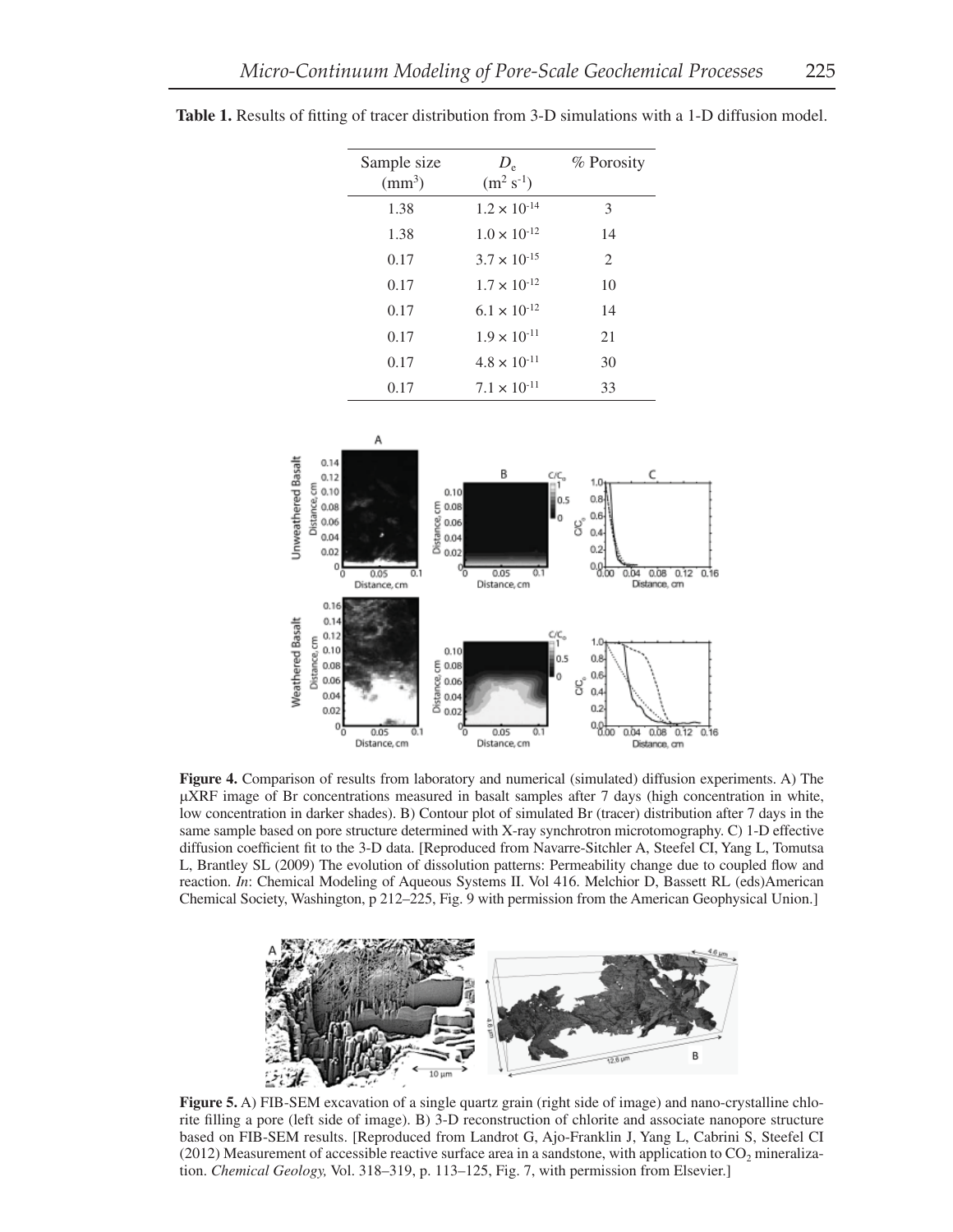the nano-crystalline chlorite as reconstructed in 3-D with the techniques described above. Carrying out a laboratory tracer experiment on such a small zone would be quite difficult, but determining an approximate upscaled diffusion coefficient is relatively simple using a true porescale model (Molins 2015, this volume), or the approach as described in Figures 3 and 4. As in the Costa Rican basalts described above, the Tuscaloosa Formation sandstone is divided into pores and chlorite mineral and these are represented directly in the pore-scale model using the same grid resolution as the image resolution (14 nm). A non-reactive tracer with a concentration of 0.01 M is released from the left hand side of the cube (Dirichlet boundary) and allowed to diffuse to the right. All other boundaries are treated as no-flux. Based on the average diffusion profile, one can estimate an upscaled, effective diffusion coefficient of  $7 \times 10^{-12}$  m<sup>2</sup>/s (Fig. 6). The upscaled diffusion coefficient can then be used to describe diffusivity in the chlorite-rich zones within micro-continuum representations, as described more fully below.



**Figure 6.** A) Simulated 2-D slice of tracer concentration from a 3-D cube of chlorite and pores from the Lower Tuscaloosa Formation at the Cranfield  $CO<sub>2</sub>$  sequestration site, which was characterized with FIB-SEM (Landrot et al. 2012). The code CrunchFlow (Steefel et al. 2015) is used to carry out a 3-D tracer diffusion simulation, with release of the tracer at the left boundary at a concentration of 0.01 M. B) Fit of 1-D diffusion profile assuming a single homogeneous diffusivity of  $7 \times 10^{-12}$  m<sup>2</sup>/s (line) versus concentration from 3-D simulation.

## **Permeability**

Imaging methods have been increasingly used as the basis for the prediction of permeability (Caubit et al. 2009; Algive et al. 2012; Beckingham et al. 2013). In addition to empirical relationships such as the Kozeny–Carmen equations that compute permeability from experimental or image-computed porosity (Kozeny et al. 1927; Carman 1939), permeability can also be estimated from pore networks extracted from 2-D and 3-D images. Pore and porethroat size distributions as well as connectivities are needed to recreate a representative pore network. A suite of different approaches have been used to characterize pore and pore-throat size distributions from 2-D and 3-D images. This includes, for example, multiple point statistics (Okabe and Blunt 2004), image erosion-dilation (Crandell et al. 2012), maximum inscribed spheres (Baldwin et al. 1996), and watershed segmentation (Beucher and Lantuéjoul 1979; Silin and Patzek 2003). It should be noted that some of these 2-D methods require bias correction (Crandell et al. 2012) and may not be able to determine pore connectivities without relying on information from 3-D images (Beckingham et al. 2013), or determined by some other means.

From these statistical distributions, simple pore network models can be created and used to compute continuum-scale permeability. In these models, a series of pores are defined on a regular cubic lattice and connected by pore throats. These statistical distributions of pore sizes also provide information on pore connectivity for the models. Fixed fluid pressures are then applied at the inlet and outlet (Beckingham et al. 2013). Using Poiseuille's law to describe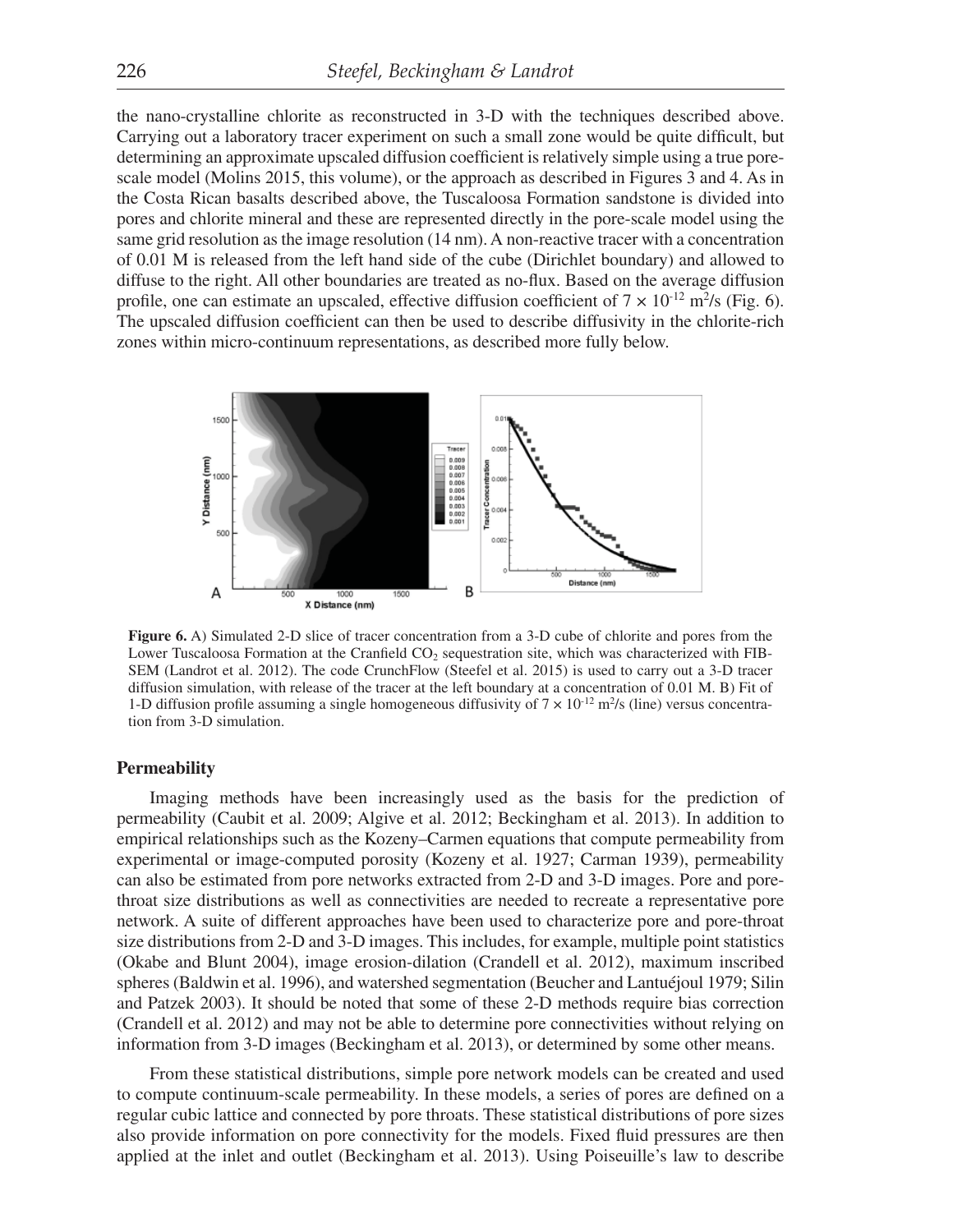pore throat conductance, and assuming an incompressible fluid, the pressure in each node can be determined (Li et al. 2006). At the continuum scale, Darcy's law can then be applied to solve for the permeability (Li et al. 2006). While this method has been shown to successfully predict permeability (Beckingham et al. 2013), image resolution and segmentation effects can affect predictions, as discussed further below.

 *Estimating permeability using pore-scale numerical simulation.* As an alternative to these statistical methods, pore network structures have also been directly extracted and simulated from 3-D images. Direct 3-D network extraction from 3-D images has been carried out using a variety of techniques, such as skeletonization based on the medial axis transform as in seminal work by Lindquist and co-workers (Lindquist et al. 1996). Direct modeling using Lattice Boltzmann based on the image-derived pore structure is often used to estimate flow and network properties (Blunt et al. 2013). The 3-D imaging could be X-ray synchrotron microtomography, or for potentially higher resolution, FIB-SEM techniques. For example, Oostrom and coworkers (Oostrom et al. 2014) determined permeability for micro-models based on the pressure drop across the model for a range of imposed flow rates using Darcy's Law. While the micromodels investigated by Oostrom et al. (2014) were based on idealized geometries, the approach can be generalized to more complex natural pore structures, for example a capillary tube filled with crushed calcite grains (Molins et al. 2014), or in 3-D to fractured shales imaged with high resolution FIB-SEM techniques (Trebotich and Graves 2015). In Molins et al. (2014) and in Trebotich and Graves (2015), the pore structure is fully resolved and the Navier–Stokes equation is solved for the domain, in the case of the fractured shale (Fig. 7) at a resolution of 48 nm. The approach in order to determine an upscaled permeability in the case of multidimensional heterogeneous samples requires an averaging technique for the pressure, since there is no single pressure value at the downstream side of the volume.



Figure 7. Steady-state flow through fractured shale based on Navier–Stokes equation. The surface plot shows the interface between pores and solid (shale). The surface is colored according to velocity magnitude in the pore, with blue representing lower velocities, shades of green, yellow, and red representing higher velocities. Resolution 48.4 nm with  $1920 \times 1600 \times 640$  total grid cells. Original pore structure obtained from FIB-SEM mapping, which indicates a bulk porosity of 18%. [Reproduced from Trebotich D, Graves  $DT(2015)$  An adaptive finite volume method for the incompressible Navier–Stokes equations in complex geometries *Communications in Applied Mathematics and Computational Science,* Vol. 10(1), p. 43–82, Fig. 13, with permission from Mathematical Sciences Publishers.]

# **Imaging issues impacting parameter estimation**

*Image segmentation.* To date, a variety of segmentation and interpretation methods have been applied to 2-D and 3-D images with varying success (Sezgin and Sankur 2004; Dong and Blunt 2009; Iassonov et al. 2009; Peters 2009; Porter and Wildenschild 2010; Bhattad et al. 2011; Wildenschild and Sheppard 2013). Despite the range of automated thresholding methods, there remains a lack of consistency in results even on images of the same sample (Wildenschild and Sheppard 2013). Typically, operator input remains necessary (Cnudde and Boone 2013).

Several image artifacts and issues continue to make image segmentation challenging. One complexity that is particularly common in 3-D images is partial volume or edge effects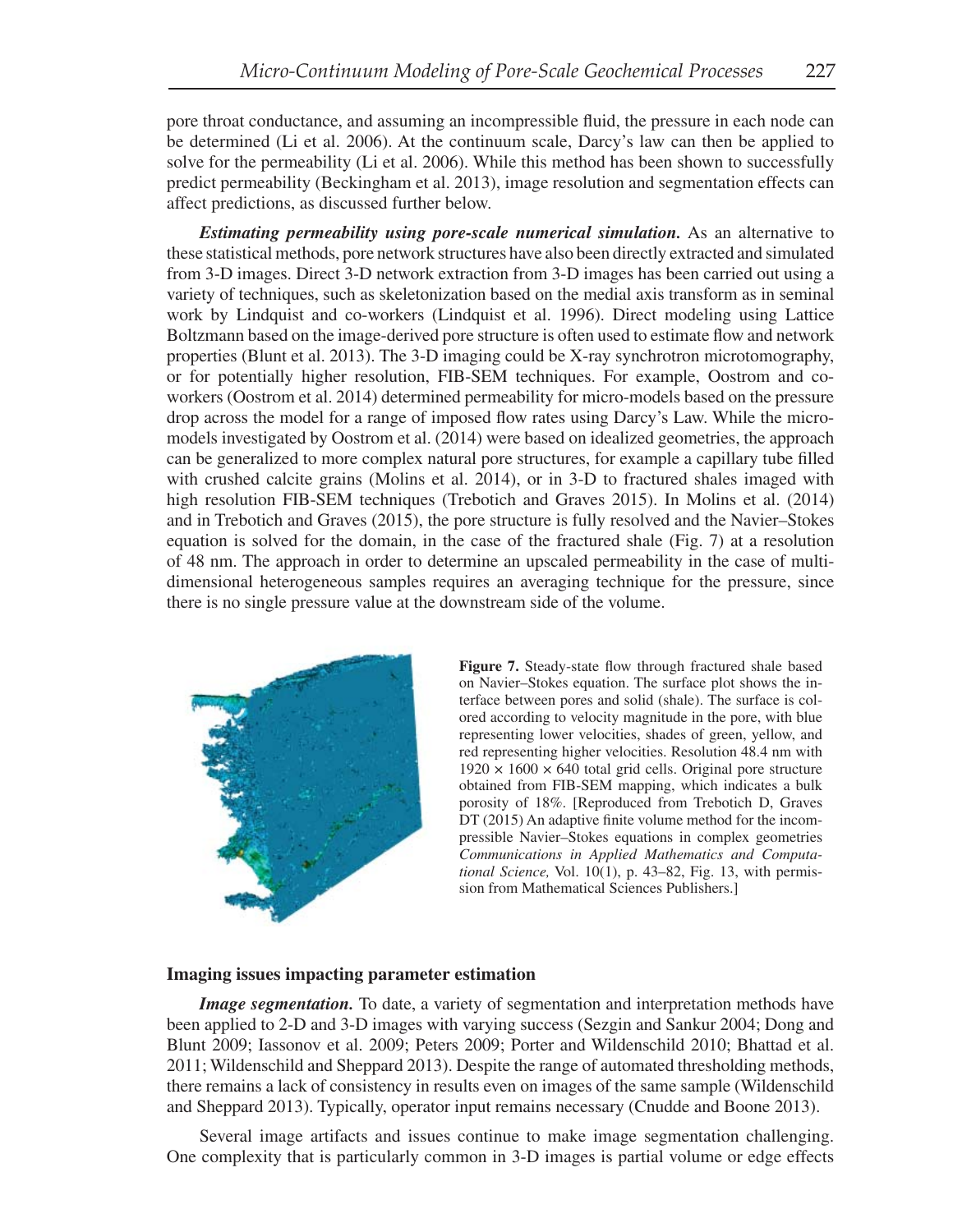that occur, for example, when a single voxel contains multiple substances or straddles a pore-mineral boundary. In these cases, the corresponding composite voxel is assigned an intermediate X-ray attenuation value that reflects some combinations of the neighboring voxel compositions (Ketcham and Carlson 2001). Additional difficulties result from image artifacts, such as noise, surface charging, and ring artifacts. Also, variations in intensities across images are common and occur in SEM images when surfaces are not completely flat, or as a result of beam hardening in X-ray CT imaging (Wildenschild and Sheppard 2013). Filtering of some of these artifacts can be achieved through relatively simple approaches involving noise removal by pixel flipping of isolated misidentified phases Peters (2009). Others artifacts are not easily correctable and require additional more complex filtering processes (Blunt et al. 2013; Cnudde and Boone 2013; Wildenschild and Sheppard 2013) or even manual image correction (Crandell et al. 2012) before or after thresholding to correctly segment images. Given the range and extent of segmentation methods and pre-processing procedures, a detailed review is not included here, but the interested reader is referred to other reviews on the subject (Cnudde and Boone 2013; Wildenschild and Sheppard 2013).

Imprecision and errors in image segmentation can have several impacts on parameter estimation. Small-scale features may be misinterpreted as noise and thus erroneously removed pre- or post-thresholding, altering the total porosity, mineral volume fractions, and mineral surface areas. This may also impact the estimation of permeability if these features are removed in pore throats and result in erroneously increasing pore throat  $size(s)$ . A recent review in Iassonov et al. (2009) evaluated porosities determined from a range of segmentation methods applied to 3-D X-ray CT images of porous media. They found large discrepancies of one to over two orders of magnitude in porosity resulting from different segmentation methods, even on simple samples such as glass beads (Iassonov et al. 2009). Given that this initial segmentation step is needed to define the grain-pore boundaries, segmentation error directly impacts analysis of pore and pore-throat sizes, and thus the permeability that is predicted. Similar pore–grain segmentation methods have been used to process BSE and EDS images to identify minerals (Peters 2009; Landrot et al. 2012). It is thus likely that similar potentially significant errors may result in the case of mineral volumes and surface areas as well.

Care should be taken to reduce segmentation error whenever possible. This can be achieved by evaluating the appropriate segmentation method for each sample. In some cases, different images from the same sample may require different segmentation procedures (Wildenschild and Sheppard 2013). Additionally, image determined parameters should be compared with measured parameters whenever possible. Successful segmentation should produce porosity estimates that agree with laboratory-measured values, taking into account the fraction of porosity that is accounted for in each method. Similarly, image determined mineral volume fractions should agree with laboratory-measured mineralogy from XRD or XRF, keeping in mind that the sensitivity of the instruments may not be sufficient to characterize the minor phases that can be captured in high-resolution imaging.

#### **Image resolution**

High resolution images typically require small sample sizes. There are several methods that have been used with some success to increase the sample size of high-resolution images. In one approach that is often used with 2-D SEM images, a series of overlapping highresolution images are captured and stitched together into a larger, high-resolution, composite image (Crandell et al. 2012). Similar mosaic techniques have been used with 3-D images as well (Mokso et al. 2012). In addition, alternative reconstruction and transform approaches have been successful in some cases in increasing the sample size of high resolution images (Defrise et al. 2006; Cnudde and Boone 2013). The use of multi-scale imaging that relies on a range of imaging techniques or resolutions has recently been gaining interest as well. These include, for example, combining X-ray CT images at different resolutions or fusing X-ray CT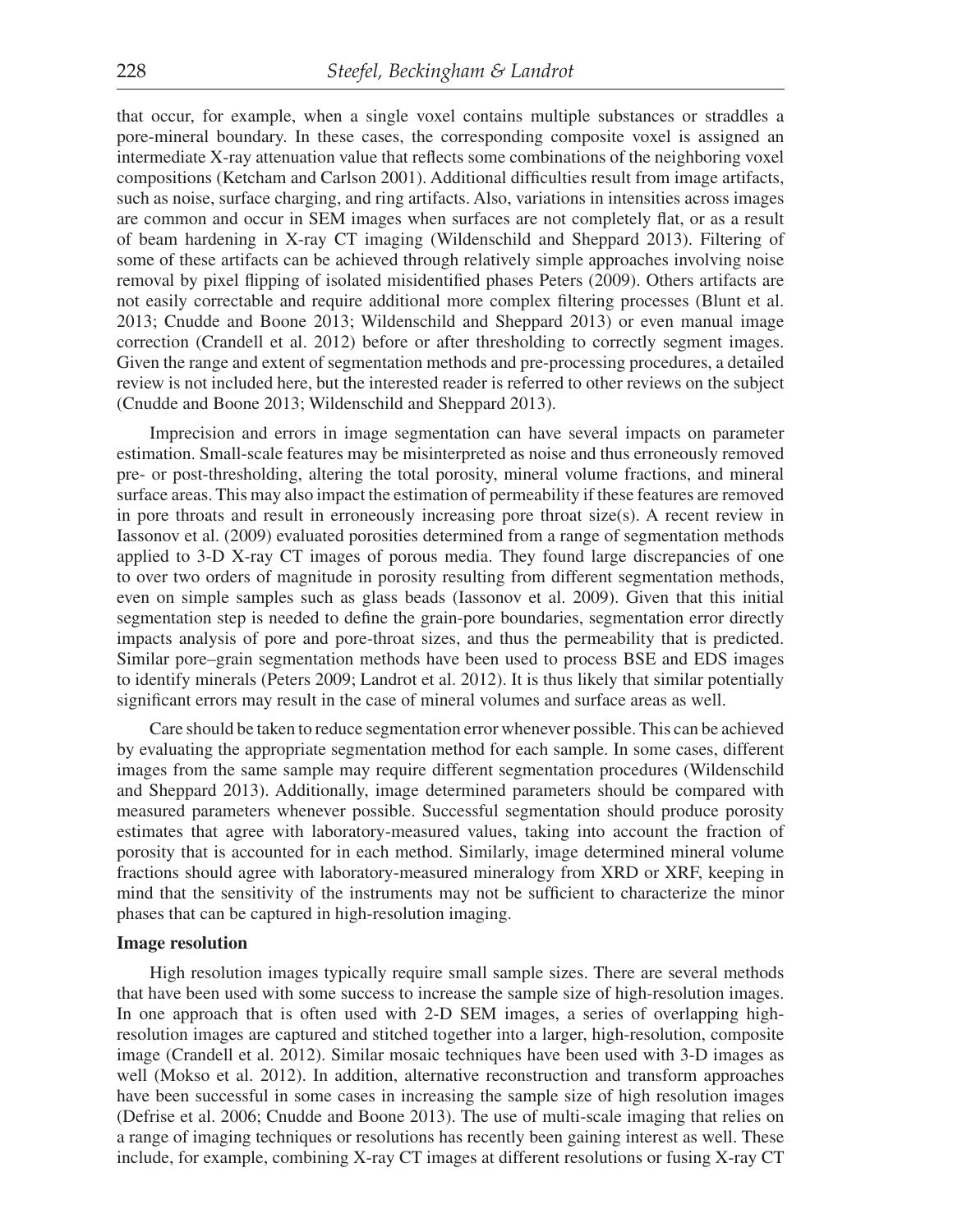images with FIB-SEM and SEM BSE images (Sok et al. 2010; Landrot et al. 2012). These studies used high-resolution FIB-SEM imaging to evaluate the porosity and surface area of clay minerals that could not be characterized with the lower resolution pore-scale imaging approaches (Sok et al. 2010; Landrot et al. 2012).

Regardless of the approach, features smaller than the voxel or pixel size cannot be distinguished with the approaches discussed here. These features, however, may be present via the partial volume effect (Cnudde and Boone 2013). In CT imaging for example, this occurs where a single voxel contains more than one phase, with the result that an intermediate attenuation value is assigned to the voxel. This results in image imprecision, particularly at interfaces between materials (Cnudde and Boone 2013), and can introduce potentially large errors when small features and pores are characterized. Imprecision in small-scale features may have little impact on overall porosity and mineral volume fractions, but large impacts on other image-estimated parameters. For example, there could be a large effect on the determination of mineral surface areas given that small-scale features often account for a large portion of the surface area. This is in addition to the impact that lower image resolutions have on correctly capturing surface roughness and thus surface area. Misclassifying smallscale features in either 2-D or 3-D images also introduces error in permeability and diffusivity predictions when using image-informed network models (Caubit et al. 2009; Beckingham et al. 2013). Accurate permeability predictions may still be possible from models informed by lower resolution images in the case where smaller pores (below the resolution of the technique) do not have a large impact on permeability and flow (e.g., Blunt et al. 2013).

### **MICRO-CONTINUUM MODELING APPROACHES**

If the imaging methods are sufficiently high resolution that individual grains and pores and most importantly their interfaces can be resolved, then the 2-D and 3-D maps can be used directly in high resolution pore-scale modeling (e.g., Molins et al. 2014). However, this requires access to pore-scale reactive transport modeling software (still a specialized field) and to high performance computer hardware. Thus it may not be practical for all researchers approach, even if the full pore-scale approach is arguably the most rigorous. If the domain size is too large and/or spatial resolution too low, or if a true pore-scale code is not available, then micro-continuum modeling is another possibility. The data can be used at the spatial resolution at which is collected, or volume averaged to a coarser discretization so as to handle a larger domain, or simply to make the simulations computationally feasible. Scalar quantities like the porosity and mineral volume fractions can be volume averaged directly, vectorial quantities like permeability or diffusivity are more likely scale-dependent and require special treatment (see discussion below).

#### **Volume averaging of porosity and mineral volume fractions**

Given an initial map of porosity and mineral volume fractions at some resolution, it is a relatively simple procedure to calculate equivalent quantities at coarser resolutions by using volume averaging. However, these scalar quantities are influenced by the connectivity and thus the transport properties of the medium. If the connectivity and the accessibility of reactive surface area are scale-dependent, then volume averaging as an upscaling procedure may introduce errors into the simulations. How accurate the volume-averaged quantities are at various scales is a future research area, one that has been neglected to date perhaps because researchers interested in upscaling in porous media have focused primarily on the physical properties, or because the routine use of high-resolution chemical and mineralogical mapping is still in its infancy.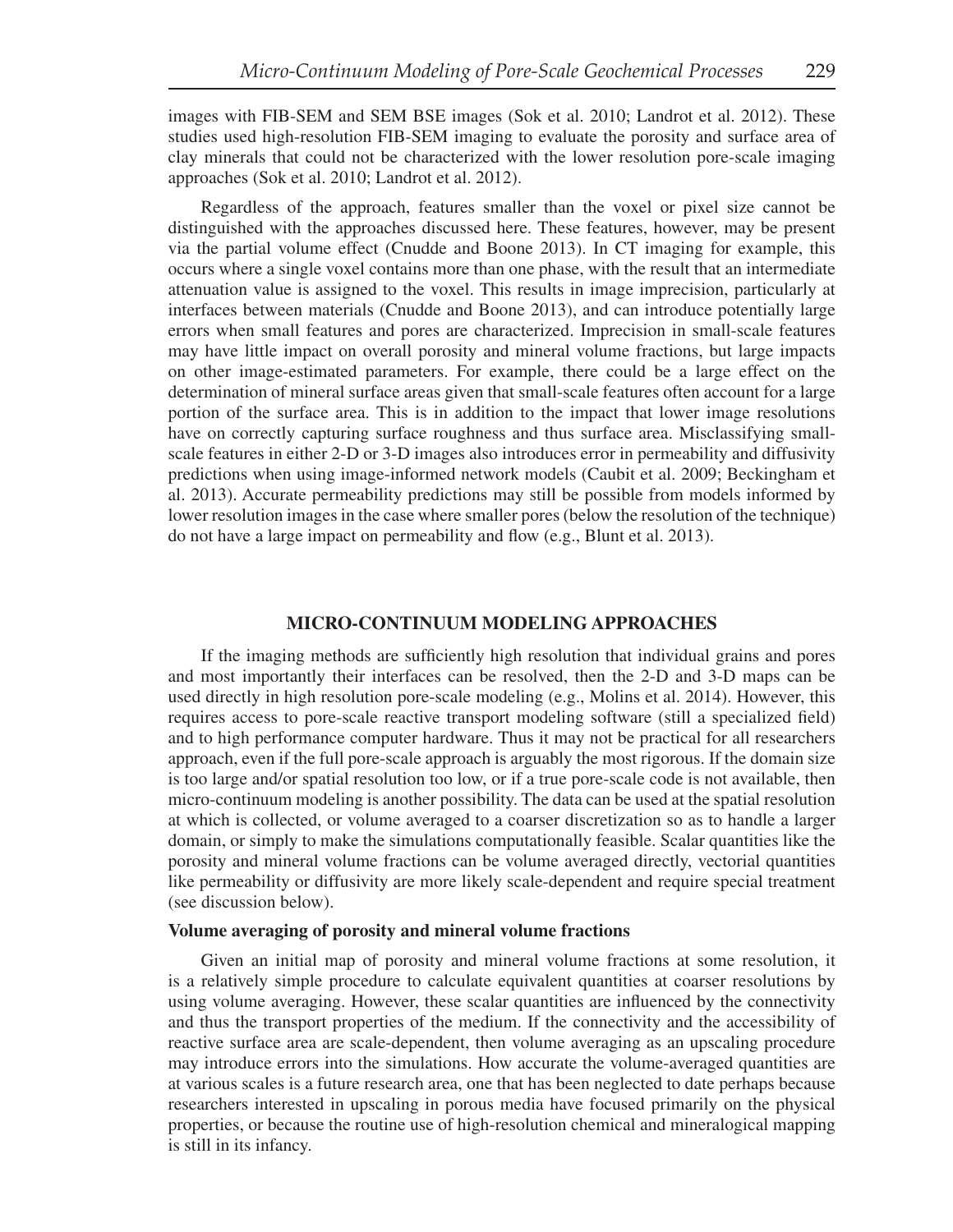If pores and individual mineral grains are fully resolved (i.e., no voxel includes more than a single mineral, or a mixture of pore space and minerals), then producing coarser representations of the medium consists of adding up the various image voxels corresponding to porosity and the individual minerals. The percentage of porosity per unit volume porous medium, for example, is just the number of voxels made up completely of pores divided by the total number of voxels in the volume of interest. The volume procedure, however, is equally straightforward where individual voxels consist of a mix of either different minerals or minerals and porosity, since the porosity (connected or unconnected) will be just the weighted average of the porosity in the individual voxels. An example of volume averaging is given by choosing an image of the porosity and mineral distribution from the Lower Tuscaloosa Formation at the Cranfield  $CO<sub>2</sub>$  sequestration site with a resolution of 331 nm (Fig. 8), which is adequate to resolve all but the nano-crystalline chlorite-filled pores (Landrot et al. 2012). With sufficient computational resources (software and hardware), it should be possible to simulate the porescale geochemical processes at the original resolution of  $4 \mu m$ , that is, use the information on porosity (accessible and inaccessible) and mineralogy shown in Figure 8 directly. In order to make the reactive transport simulations tractable for our purposes, however, we assume a 256 by 256 2-D section with  $16$ -µm grid resolution that produces a section measuring 4.1 mm by 4.1 mm. As an example, volume averaging of porosity and mineral abundance produces data like that shown in Table 2, which represents a small portion of the Lower Tuscaloosa Formation sandstone sample investigated in Landrot et al. (2012). The volume averaging to 16  $\mu$ m<sup>2</sup> produces a porosity map (Fig. 9A) and mineral abundances for quartz, chlorite (chamosite), and illite as shown in Figures 9B, 9C, and 9D respectively. These maps are used as initial conditions in the reactive transport modeling of the 4.1 mm by 4.1 mm 2-D section discussed below.

**Table 2.** Example of volume averaging of porosity and mineral percentages from Lower Tuscaloosa Formation (Cranfield) sandstone. Volume averaging to 16  $\mu$ m is based on an original image resolution of 4  $\mu$ m (Landrot et al. 2012). Each pixel in the table corresponds to a 2-D section measuring 16  $\mu$ m<sup>2</sup>.

| Pixel | Porosity         | Quartz         | Chlorite         | Lite             | Oxide<br>Ě       | Kaolinite        | Smectite         | Fe-oxide         |
|-------|------------------|----------------|------------------|------------------|------------------|------------------|------------------|------------------|
| 24    | $\boldsymbol{0}$ | 100            | $\boldsymbol{0}$ | $\boldsymbol{0}$ | $\boldsymbol{0}$ | $\boldsymbol{0}$ | $\boldsymbol{0}$ | $\boldsymbol{0}$ |
| 25    | 11               | 89             | $\boldsymbol{0}$ | $\boldsymbol{0}$ | $\boldsymbol{0}$ | $\boldsymbol{0}$ | $\boldsymbol{0}$ | $\boldsymbol{0}$ |
| 26    | 5                | 95             | $\boldsymbol{0}$ | 0                | $\boldsymbol{0}$ | $\boldsymbol{0}$ | $\boldsymbol{0}$ | $\boldsymbol{0}$ |
| 27    | $\mathbf{1}$     | 97             | $\overline{c}$   | $\boldsymbol{0}$ | $\boldsymbol{0}$ | $\boldsymbol{0}$ | $\boldsymbol{0}$ | $\boldsymbol{0}$ |
| 28    | 14               | 8              | 77               | $\overline{0}$   | $\boldsymbol{0}$ | $\boldsymbol{0}$ | $\boldsymbol{0}$ | $\mathbf{1}$     |
| 29    | 9                | 24             | 60               | $\,1$            | $\boldsymbol{0}$ | $\boldsymbol{0}$ | 6                | $\boldsymbol{0}$ |
| 30    | 56               | 27             | 15               | $\mathbf{1}$     | $\overline{0}$   | $\overline{0}$   | $\mathfrak{2}$   | $\boldsymbol{0}$ |
| 31    | 98               | $\overline{2}$ | $\boldsymbol{0}$ | $\overline{0}$   | $\overline{0}$   | $\boldsymbol{0}$ | $\boldsymbol{0}$ | $\boldsymbol{0}$ |
| 32    | 61               | 28             | 3                | $\overline{7}$   | $\mathbf{1}$     | $\boldsymbol{0}$ | $\boldsymbol{0}$ | $\boldsymbol{0}$ |
| 33    | 72               | 8              | 10               | 9                | $\overline{0}$   | $\boldsymbol{0}$ | $\boldsymbol{0}$ | $\boldsymbol{0}$ |
| 34    | 37               | 18             | 6                | 31               | $\boldsymbol{0}$ | $\boldsymbol{0}$ | 8                | $\boldsymbol{0}$ |
| 35    | 11               | 15             | $\mathfrak{Z}$   | 61               | $\overline{0}$   | $\boldsymbol{0}$ | $\boldsymbol{0}$ | $\boldsymbol{0}$ |
| 36    | 25               | 18             | 7                | 47               | $\overline{0}$   | $\overline{0}$   | 3                | $\boldsymbol{0}$ |
| 37    | 48               | 13             | 23               | 11               | $\overline{0}$   | 14               | 5                | $\boldsymbol{0}$ |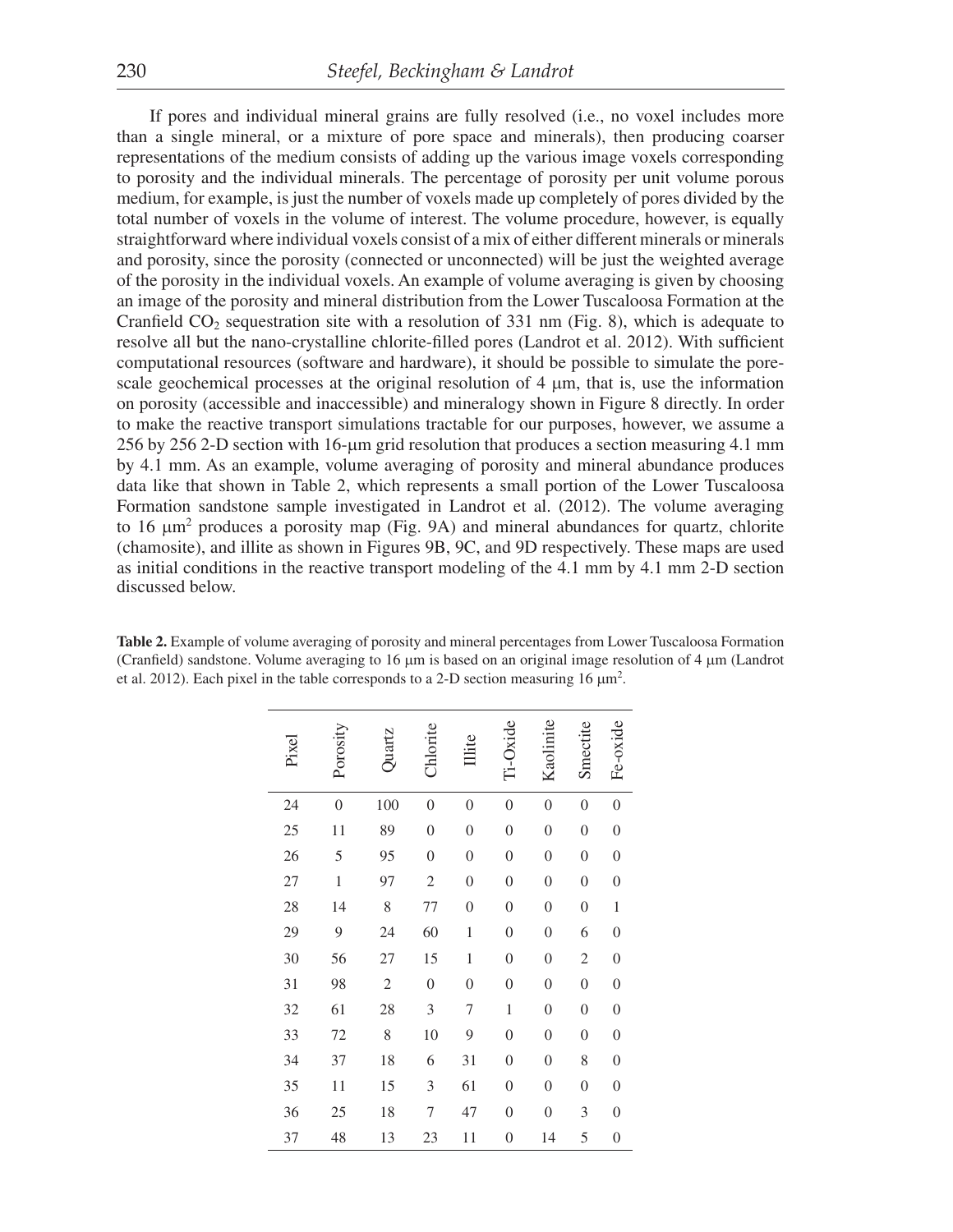

**Figure 8.** Connected porosity mapping in a 29 mm2 region of the Lower Tuscaloosa Formation sandstone (Cranfield), considering the nanoporosity within chlorite as 100% connected. The porosity is mapped with a 331 nm/pixel resolution. The white color represents the connected pore network that starts from the edges of the image and propagates inward through the map, and the turquoiseblue color represents the chlorite fraction that is linked to the connected pore network measured in the 29 mm2 region. [Reproduced from Landrot G, Ajo-Franklin J, Yang L, Cabrini S, Steefel CI (2012) Measurement of accessible reactive surface area in a sandstone, with application to  $CO<sub>2</sub>$ mineralization. *Chemical Geology,* Vol. 318–319, p. 113–125, Fig. 8, with permission from Elsevier.]



**Figure 9.** A: Porosity distribution in 2-D section of the Lower Tuscaloosa Formation sandstone (Cranfield  $CO<sub>2</sub>$  sequestration site) volume averaged from 4  $\mu$ m<sup>2</sup> to 16  $\mu$ m<sup>2</sup>. B: Volume fraction of quartz. C: Volume fraction of chlorite (chamosite). D: Volume fraction of illite.

*Micro-continuum reactive transport simulations of fractured tuff.* The first microcontinuum reactive transport modeling described in the literature that we are aware of was presented by Glassley and co-workers (Glassley et al. 2002). This mysteriously unrecognized and largely uncited publication was the first to make use of mineralogical and chemical data collected with modern synchrotron techniques at the micro-scale and then used as initial conditions for high resolution reactive transport simulations. This study developed spatially distributed representations of porosity and mineralogy based on a combination of optical mineralogy and  $\mu$ -XRF mapping at a resolution of approximately 1  $\mu$ m in 2-D. The rock samples consisted of fractured tuffaceous rock from Yucca Mountain, Nevada. A sample area of  $10^6$   $\mu$ m<sup>2</sup> was mapped in detail and the resulting element and porosity maps were digitized, thus creating a domain decomposed into  $12,208$  grid cells that were  $8.77 \mu m$  on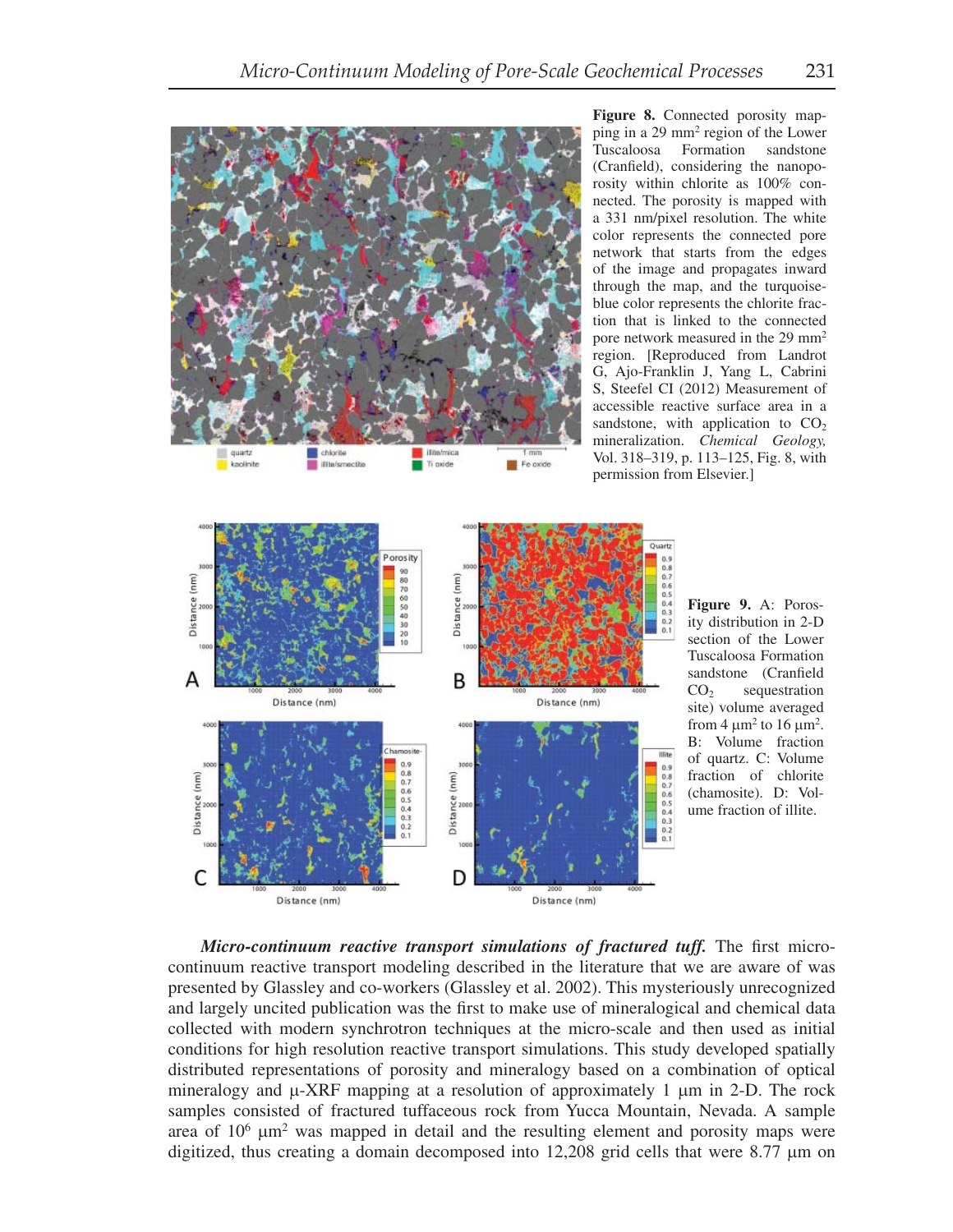a side (Fig. 10). A bulk porosity of about 6% was estimated based on averaging of the entire sample. Simulations were conducted in which a dilute fluid enters the discretized porous medium at two different flow rates of 0.1 and 1.0  $\text{m}^3$  m<sup>-2</sup> yr<sup>-1</sup>, assumed to be uniform across the domain. The fluid is reacted with the rock at 90  $\degree$ C. Simulations involving the slower flow rate, in which the fluid residence times is approximately 3.65 days, provide fluid composition results at the downstream end that are very similar to those obtained from homogeneous mineral distribution representations. At the higher flow rate of  $1.0 \,\mathrm{m}^3 \,\mathrm{m}^{-2} \,\mathrm{yr}^{-1}$  (residence time of approximately 8.76 hours), however, the fluid composition differs between the heterogeneous and homogeneous cases along the entire length of the flow path. The authors concluded that the simulation results demonstrate that the fluid composition characteristics in the homogeneous and discrete mineral representations will be similar only when the bulk average contact times for the individual mineral phases along the flow paths are approximately equivalent (within a few percent).



**Figure 10.** Discretized mineralogy of tuff sample generated from digitized element maps. Gray regions represent pure silica (treated as cristobalite in the simulations), and the black regions are K-feldspar. The white regions map fine-grained groundmass, which was treated as inter-grown cristobalite+alkali feldspar+Ca-smectite+hematite. The gray sinuous band running from top to bottom of the figure is a silicafilled fracture. Area is  $1000 \times 1000$  µm. [Reproduced from Glassley WE, Simmons AM, Kercher JR (2002) Mineralogical heterogeneity in fractured, porous media and its representation in reactive transport models. *Applied Geochemistry,* Vol. 17, p. 699–708, Fig. 2, with permission from Elsevier.]

 *Micro-continuum reactive transport simulations in Lower Tuscaloosa Formation (Cranfield) sandstone.* The Cranfield Oil Field in Mississippi has been used as a subsurface  $CO<sub>2</sub>$ injection pilot site, with super-critical  $CO<sub>2</sub>$  injected into the lower Tuscaloosa Formation at about 300 m depth. The Tuscaloosa Formation is a 15-m-thick heterogeneous fluvial sandstone that was the subject of an experimental study by Lu and co-workers (Lu et al. 2012), who reported low reactivity for the sandstone in contact with  $CO_2$ -infused brine. The question arises as to whether the low reactivity is due primarily to the limited availability of reactive surface area? This can be evaluated more quantitatively with the micro-continuum approach. The bulk reactivity can be estimated by carrying out 2-D diffusion-reaction simulations using the volume-averaged porosity and mineral distributions presented in Figure 9, with the left hand boundary set as a fixed or Dirichlet boundary condition. This effectively makes the  $CO_2$  reservoir (5 bars, 25 °C) infinite. The simulations are carried out over the 4 mm by 4 mm domain for a period of 365 days, which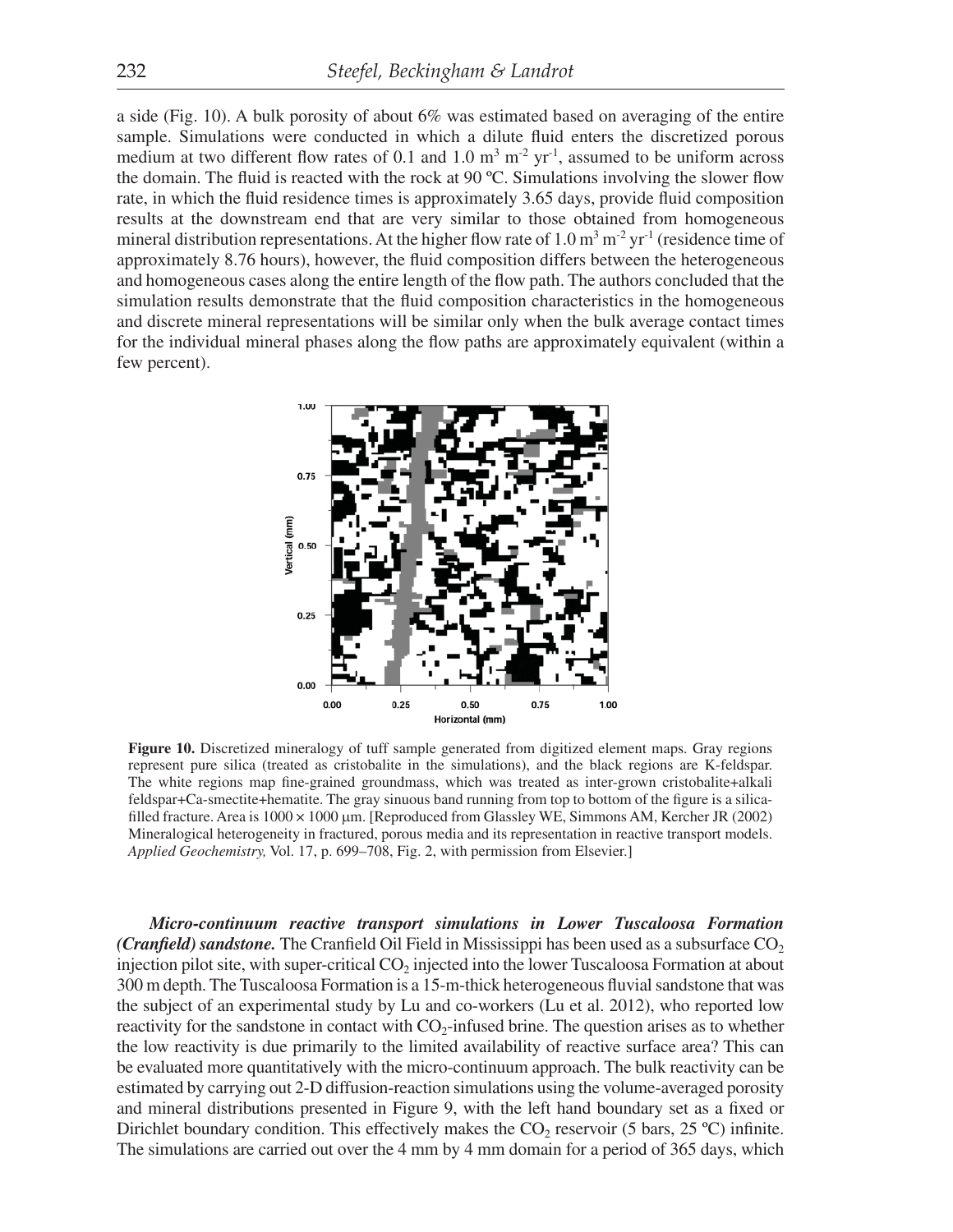is a sufficient amount of time for the system to come to a steady state. An effective diffusion coefficient of  $10^{-10}$  m<sup>2</sup> s<sup>-1</sup> is assumed for the domain, with the exception of zones containing 50% or more chlorite where the effective diffusion coefficient is assumed to be  $7 \times 10^{-12}$  in agreement with 1-D simulation shown in Figure 6B. No correction is made for the 3-D connectivity in the 2-D simulations, so access to some reactive phases is likely underestimated. How to incorporate 3-D tortuosity into 2-D modeling domains is a future research topic. In the case where the local porosity is zero, the diffusive flux will be zero because of the use of harmonic means to calculate properties at grid cell interfaces. Thus, unconnected porosity is automatically accounted for within the resolution of the discretization. Sub-grid connectivity, however, is not accounted for, although this should be possible with a more rigorous treatment of the data.

The spatial distribution of chlorite dissolution rates in the 2-D Tuscaloosa Sandstone section is shown in Figure 11. The sparse distribution of accessible chlorite certainly contributes to the low bulk reactivity of the material, so perhaps the observations Lu et al. (2012) of low reactivity are understandable. Bulk rates calculated from the micro-continuum simulations are given in Table 3. The rates are normalized to a cubic centimeter of Tuscaloosa Sandstone, which is close to the size of the rock sample used in the Lu et al. (2012) experiments. The low reaction rates of the lower Tuscaloosa Formation sample in contact with the  $CO_2$ -infused brine is thus a consequence of both the low volume fractions of the reactive phases (quartz dominates) and the poor accessibility of some of the phases.



**Figure 11.** Spatial distribution of chlorite dissolution rates in units of mol  $L^{-1}$  fluid s<sup>-1</sup> after 365 days of diffusion–reaction (no flow) simulation. Given these results, the low reactivity of the Tuscaloosa Sandstone samples investigated by Lu et al. (2012) is perhaps understandable.

#### **Multi-continuum approaches**

There are many examples of soils, sediments, and rocks that are characterized by multiple length scales, each with its own set of physical and/or chemical properties. Probably the best known example is that of fractured rock. Here flow in the fractures is described by meter or larger length scales, while transport in finer-grained, unfractured material within the same volume is dominated by diffusion length scales (mm–cm). Other examples of hierarchical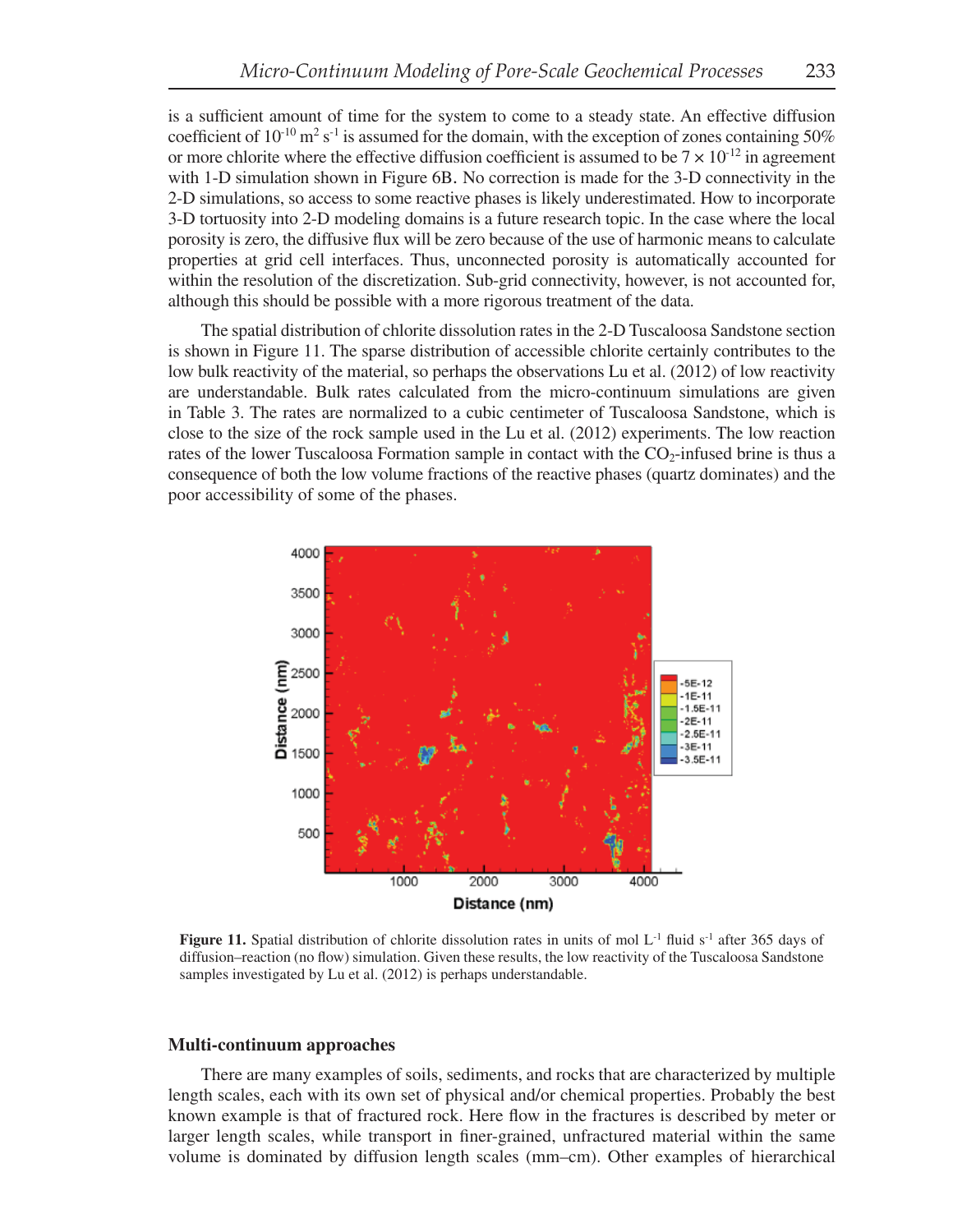| Mineral          | Mineral<br>Concentration<br>(mol/cm <sup>3</sup> ) | Specific<br>Surface<br>Area<br>$(m^2/g)$ | <b>Bulk</b><br>Rate<br>(mol/cm <sup>3</sup> /s) |
|------------------|----------------------------------------------------|------------------------------------------|-------------------------------------------------|
| Quartz           | $3.1 \times 10^{-2}$                               | 0.024                                    | $8.5 \times 10^{-20}$                           |
| Chlorite         | $7.1 \times 10^{-4}$                               | 1.0                                      | $-1.2 \times 10^{-17}$                          |
| <b>Illite</b>    | $8.1 \times 10^{-5}$                               | 1.0                                      | $-1.4 \times 10^{-18}$                          |
| Kaolinite        | $2.3 \times 10^{-4}$                               | 1.0                                      | $-3.4 \times 10^{-18}$                          |
| Smectite         | $1.6 \times 10^{-4}$                               | 1.0                                      | $-5.3 \times 10^{-18}$                          |
| Fe-hydroxide     | $2.8 \times 10^{-4}$                               | 1.0                                      | $-2.9 \times 10^{-15}$                          |
| Calcite          | 0                                                  | 0.04                                     | $\Omega$                                        |
| Magnesite        | 0                                                  | 0.04                                     | $\Omega$                                        |
| Amorphous Silica | $\Omega$                                           | 0.024                                    | $\Omega$                                        |

**Table 3**. Bulk rates calculated in 2-D section of Lower Tuscaloosa Formation sandstone using porosity and mineral abundance distributions shown in Figure 9. Intrinsic rates per unit surface area mineral used are standard literature values. Bulk porosity  $= 0.13$ .

porous media can be mentioned, as for example where pore or smaller scale parameters and processes affect larger macroscale behavior. The models used to describe these systems are typically referred to as multi-continuum models.

In some cases, these scales are separated in space and can be represented as discrete spatial zones within a flow or reactive transport model—an example might be a discrete fracture located in what is otherwise an unfractured, low permeability material. In other cases, however, the domains may overlap within the same representative elementary volume (REV). In these cases, the domains are typically represented as two or more distinct continua with their own set of mass balance equations and physical-chemical properties (Barenblatt et al. 1960; Pruess and Narisimhan 1985). Functions describing exchange between the various continua may be included as well. Multi-continuum models had their origin primarily in fractured rock systems where it has been difficult or impossible to represent all of the fractures discretely with a single representative elementary volume. The general approach was first introduced by Barenblatt and co-workers in 1960 (Barenblatt et al. 1960) and it has since been implemented in various forms, including: (1) the equivalent continuum model, or ECM (Wu 2000), (2) the dual permeability model (DPM), dual or multi-porosity model (Warren and Root 1963), and (3) multiple interacting continua or MINC approach (Pruess and Narisimhan 1985; Aradóttir et al. 2013). Among these three commonly used approaches, the dual-continuum approach has been most extensively applied in different subsurface environments (Arora et al. 2011), perhaps because it is relatively simple compared to the other approaches and because it is capable of describing many natural subsurface materials. The dual-continuum approach considers two interacting regions, one associated with the less permeable soil or rock matrix, and the other characterized by flow and/or diffusion in macropores or discrete fractures. In this approach, the representative elementary volume (REV) is partitioned into sub-volumes of each domain such that:

$$
V_{\text{REV}} = V_{\text{macro}} + V_{\text{micro}},\tag{4}
$$

where  $V_{REV}$  refers to the total volume of the porous medium,  $V_{macro}$  and  $V_{micro}$  refer to the volume of the macro and micro (or equivalently, fracture and matrix) domains, respectively.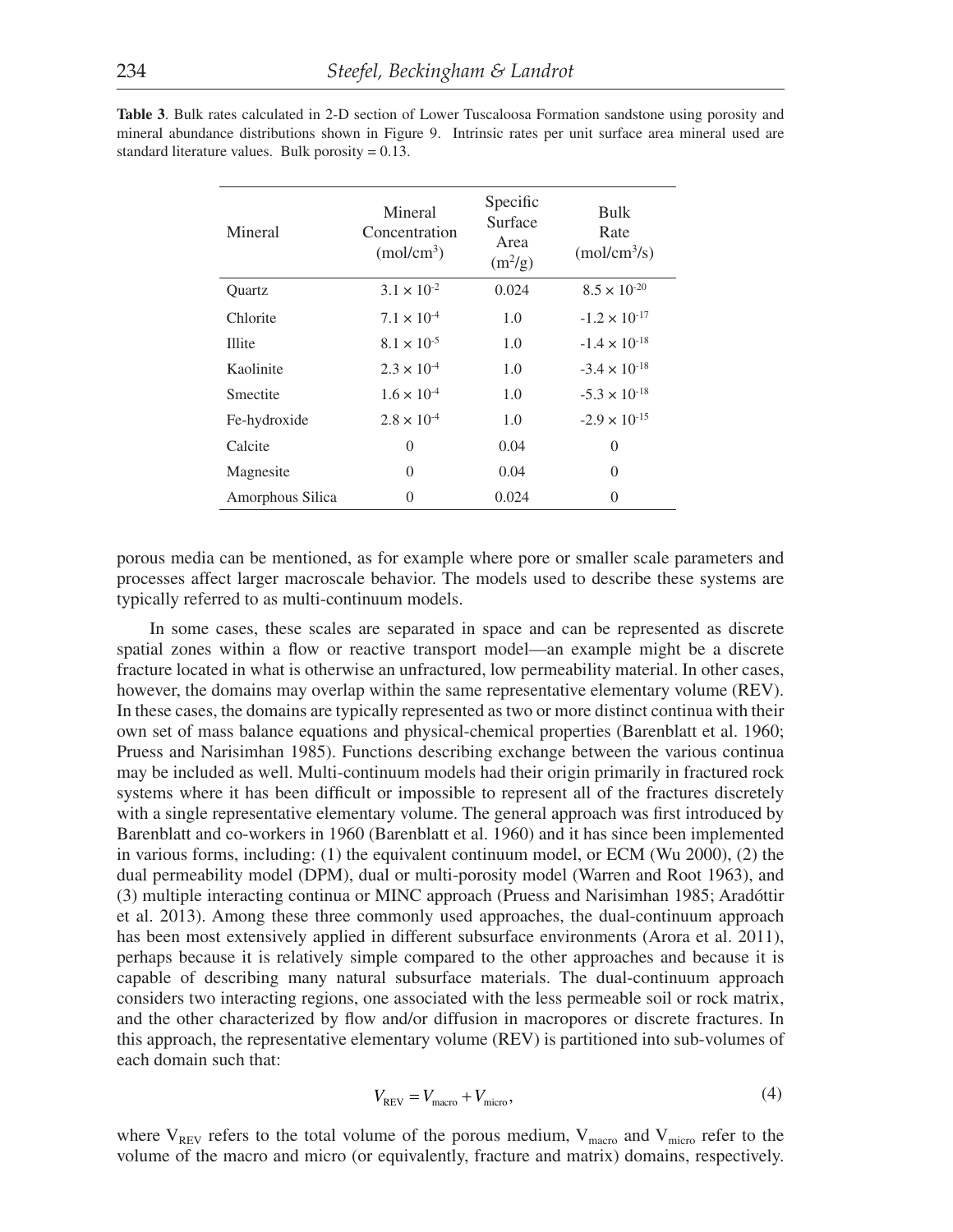The fraction, e, of volume occupied by the macropores and micropores, then, can be described respectively as (Lichtner 2000)

$$
\varepsilon_{\text{macro}} = \frac{V_{\text{macro}}}{V_{\text{REV}}}, \varepsilon_{\text{micro}} = \frac{V_{\text{micro}}}{V_{\text{REV}}}.
$$
\n(5)

These relations can be easily extended to include multiple interacting domains, as in the MINC approach (Pruess and Narisimhan 1985). The dual or multi-domain conceptualizations can be distinguished by their different formulations of the governing equations of flow in the fracture domain and/or by their different approaches to establish exchange between the two overlapping continua (or multiple domains). Various reviews of the different multi-continuum approaches, including the governing equations and exchange functions, are available elsewhere (Berkowitz and Balberg 1992; Lichtner 2000; Šimůnek et al. 2003; MacQuarrie and Mayer 2005; Aradóttir et al. 2013).

 *Multi-continuum models applied to micro-continuum systems.* While the multicontinuum approach has been applied to various problems in which two or more domains with contrasting permeability and/or diffusivity are identifiable, the approach has less commonly been used to capture micro-continuum scale effects, for example, interactions between grain and pore scale processes (e.g., nm to mm scale) and the larger domain within which flow and reactive transport occurs (e.g., m scale). Perhaps the earliest contributions that considered interactions between microscopic and macroscopic domains via diffusion were those of Ortoleva and co-workers (Dewers and Ortoleva 1990; Sonnenthal and Ortoleva 1994). The case of diffusive exchange between a macroscopic melt and microscopic discrete crystals was considered by Wang (1993).

Wanner and Sonnenthal presented a three region model for kinetic Cr isotopic exchange (shown schematically in Fig. 12) that considered a mobile region within which advective flow occurs, an immobile region within which transport is only via diffusion, and a "mineral" region" in which all of the reactions take place (Wanner and Sonnenthal 2013). The advantage of the MINC approach is that it is able to handle diffusive fluxes,  $J<sub>D</sub>$ , between the minerals and



**Figure 12.** Schematic representation of multiple-interacting continua (MINC) representation of kinetic Cr isotopic fractionation (Wanner and Sonnenthal 2013). By treating the mineral where the reduction occurs as a discrete domain, mixed diffusion–surface reaction rates can be considered.  $J_{D1}$  and  $J_{D2}$  refer to the fluxes of Cr(VI) from the mobile and immobile continua to the mineral surfaces, respectively.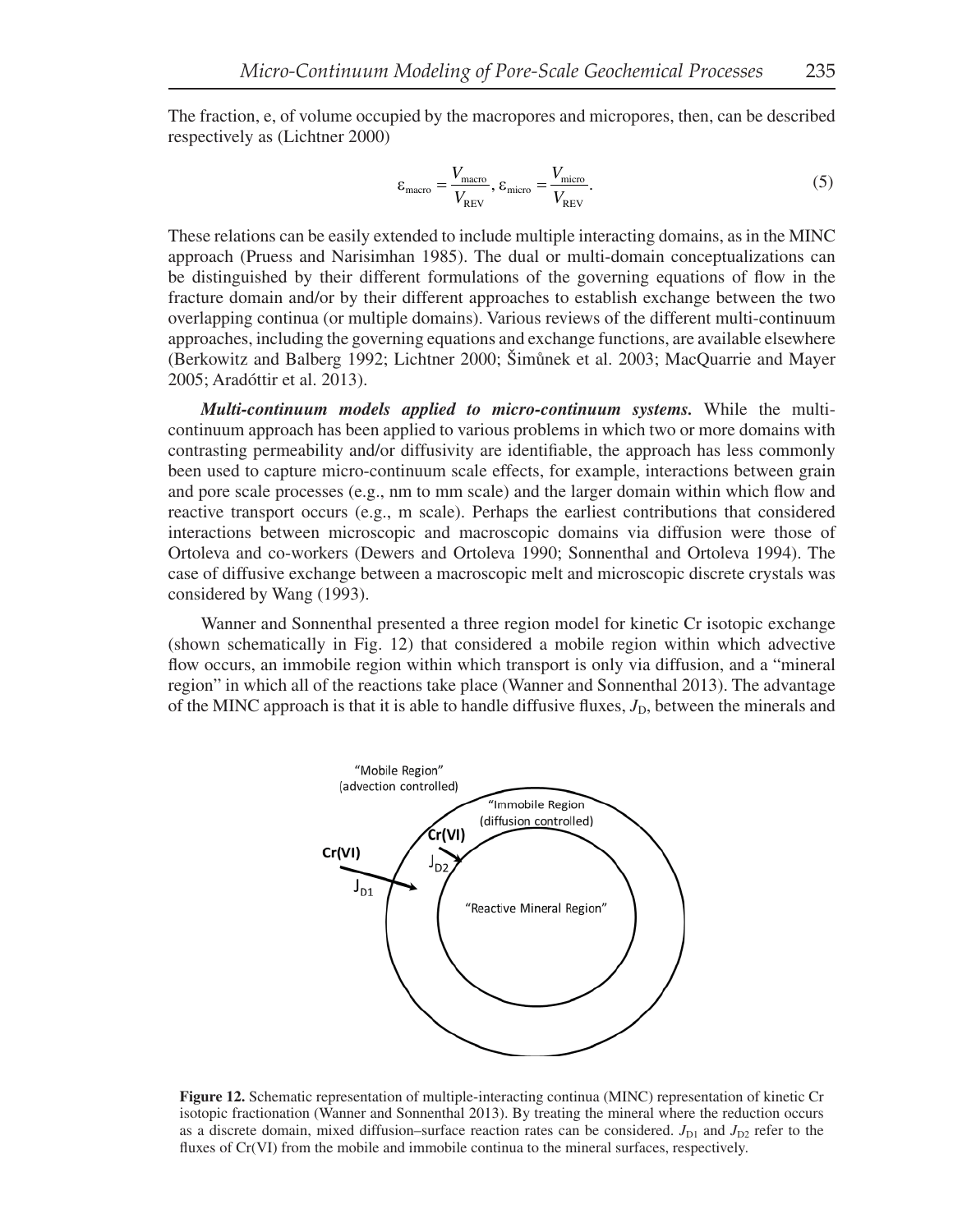both the other domains within which transport occurs, thus allowing for an explicit treatment of diffusive limitations to the rate (Xu 2008). Providing a surface reaction-controlled rate at the mineral surface in combination with the MINC approach allows one to consider a mixed diffusion-surface reaction control on the rate, as in the discrete model presented by Noiriel et al. (2012).

In a study by Aradóttir et al. (2013), the method of 'multiple interacting continua' (MINC) was applied to include microscopic rate-limiting processes operating at the grain scale within continuum (cm to m) scale reactive transport models of basaltic glass dissolution. In contrast with the nanometer-scale resolution model for glass dissolution discussed below, the approach taken by Aradóttir et al. (2013) allows for the use of a coarse numerical grid while capturing the interaction with the microscopic grains via the multi-continuum approach. The MINC method involves dividing the system up to ambient fluid and grains, using a specific surface area to describe the interface between the two (Fig. 13A). The various grains and regions within grains are then described by dividing them into continua separated by dividing surfaces. Millions of grains can thus be considered within the method without the need to explicitly discretize them individually. Four continua were used for describing a dissolving basaltic glass grain; the first one describes the ambient fluid around the grain, while the second, third and fourth continuum refer to a diffusive leached layer, the dissolving part of the grain and the inert part of the grain, respectively (Fig. 13B).



**Figure 13.** A) A four-dimensional MINC interpretation of basaltic glass dissolution. The left figure shows a zoom-in of real grains in the simulated column, which is packed with basaltic glass grains of size 125–250 µm, yielding a porosity of 0.45. The middle figure shows a blow up of several grain clusters within the column and their interpretation as four interacting continua within the MINC approach. Each grain cluster consists of approximately 25,000 individual grains. B) A schematic illustration of elements and connections in the four-dimensional MINC setup, with each column representing a different continuum. [Reproduced from Aradóttir ESP, Sigfússon B, Sonnenthal EL, Björnsson G, Jónsson H (2013) Dynamics of basaltic glass dissolution–Capturing microscopic effects in continuum scale models. *Geochimica et Cosmochimica Acta,* Vol. 121, p. 311–327, Figs. 2 and 5 with permission from Elsevier.]

## **Resolution of nanoscale reaction fronts**

In addition to their incorporation in MINC, micro-continuum models also have important application to the simulation of nanoscale reaction fronts, particularly where there has been interest in the long term performance of the engineered or natural materials (Grambow 2006; Gin et al. 2013b). Unlike the multi-continuum approach in which a relatively coarse numerical discretization is used (that approach relies on the multiple interacting continua to capture microscopic behavior), very high resolution gridding is used in this section to capture microscopic effects.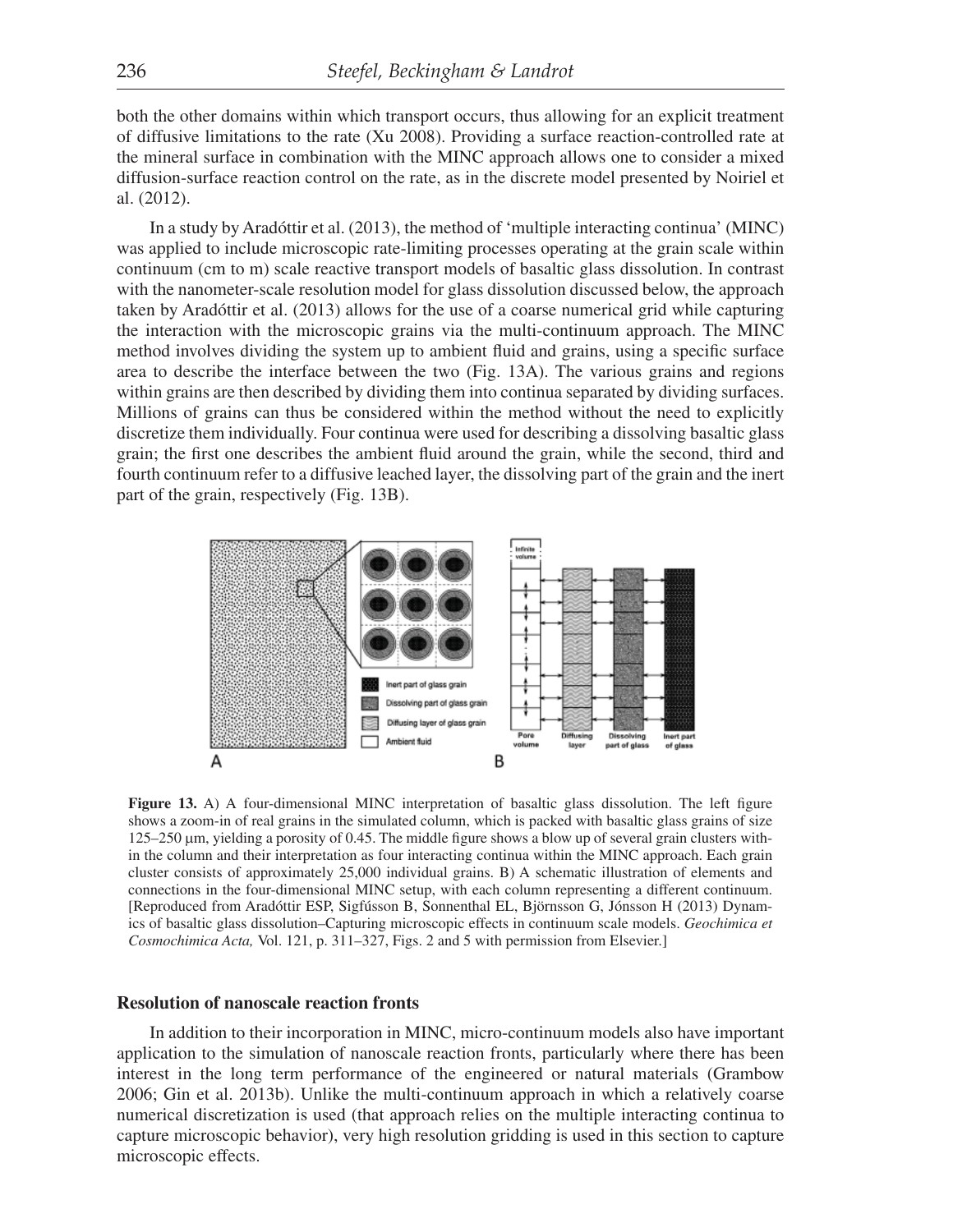There has been increasing interest in this topic in recent years as various characterization methods have dramatically improved the spatial resolution of reaction fronts that can be achieved. In particular, the higher resolution of the newer chemical profiling techniques, which include atom probe tomography (APT), scanning transmission electron microscopy (STEM), energy filtered transmission microscopy (EFTEM), and time-of-flight secondary ion mass spectrometry (ToF-SIMS), has called into question the long-standing model of glass and mineral dissolution in which diffusion and hydration lead to the selective release of cations from the surface-altered zone (Geisler et al. 2010; Hellmann et al. 2012, 2015; Gin et al. 2013a, 2015). The higher resolution techniques demonstrate convincingly that the broad sigmoidal profiles interpreted as inter-diffusion cation profiles are largely an effect of the low resolution techniques that average elemental concentrations across a broad region. The broad inter-diffusion profiles in glass and minerals that investigators thought they saw in the past had led to models for dissolution that involved selective leaching of elements from the glass or mineral structure. In contrast, Hellmann et al. (2015) report nm to sub-nm scale reaction front widths in altered borosilicate glass for all ions except for H+, the measurement of which they suspect to be subject to too much error for high resolution mapping. The sharp nm-scale fronts indicated by higher resolution profiling, along with isotopic studies targeting the gel layers formed from glass corrosion (Geisler et al. 2010), have led to reinterpretation of these as dissolution–precipitation rather than inter-diffusion fronts (Hellmann et al. 2012, 2015). It should be pointed out that some high resolution studies like that on the nuclear glass altered for 25 years (reported by Gin et al. 2013a, see Fig. 14A) still indicate  $\sim$ 20-nm fronts for H<sup>+</sup> and Li<sup>+</sup>, suggesting that at longer time scales, it may still be possible for the inter-diffusion fronts to develop, even if they are much narrower than previously thought. It is noteworthy that even in the case of the 25-year glass investigated by Gin et al (2013a), however, the reaction front for boron and sodium are narrower than the fronts for  $Li^+$  and  $H^+$ , arguing that a dissolution– precipitation mechanism controls the release of B and Si (Fig. 14B).



**Figure 14.** A) High resolution atom probe tomography (APT) profile across glass alteration front. Note sharper front for B and Na as compared to Li and H. B) Schematic representation of distribution of fronts for 25-year altered glass shown on left. [Modified slightly after Gin S, Ryan JV, Schreiber DK, Neeway J, Cabié M (2013a) Contribution of atom-probe tomography to a better understanding of glass alteration mechanisms: Application to a nuclear glass specimen altered 25 years in a granitic environment. *Chemical Geology,* Vol. 349, p. 99–109, Figs. 3 and 6, reproduced with permission of Elsevier.]

 *Analytical and numerical models for reaction fronts.* A number of models for diffusion and reaction have been presented over the years, with noteworthy contributions by Thompson, Korzhinskii, and Weare (Korzhinskii 1959; Thompson 1959; Weare et al. 1976). A special class of analytical models have been developed for the case of inter-diffusion of cations applied primarily to the problem of nuclear glass corrosion (Doremus 1975; Hellmann 1997). Lichtner et al. (1986) presented perhaps the first numerical reaction–diffusion model that could accommodate kinetic models for mineral (or glass) reaction (Lichtner et al. 1986). The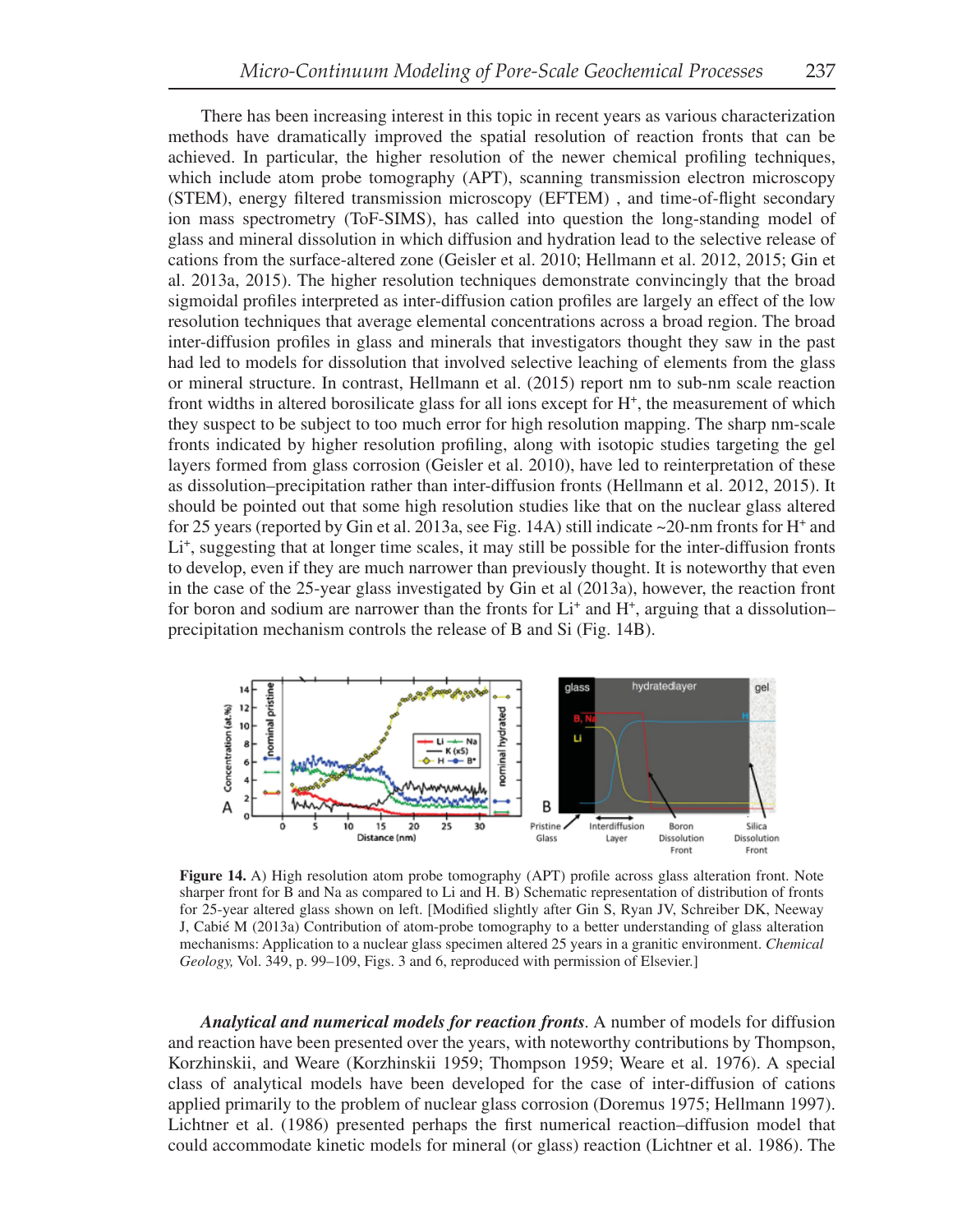first comprehensive numerical study of a geological diffusion–kinetic reaction system may have been that presented by Steefel and Lichtner in 1994, a study that highlights some of the advantages of this approach over those relying on analytical solutions to the diffusion or diffusion-reaction system (Steefel and Lichtner 1994). The advantages of the numerical versus analytical models is their ability to couple multicomponent diffusion and kinetically controlled mineral reaction while considering aqueous and surface complexation. In addition, the grid-based numerical formulation allows one to consider changes in porosity, diffusivity, and permeability resulting from the chemical reactions.

 *Numerical models for glass alteration—the GRAAL model.* While numerical diffusionreaction models are now becoming more common, in part because their advantages in coupling multicomponent transport and reaction as discussed above (see, for example, Marty et al. 2015), applications to the micro- or nanoscale are more rare. The applications to date have primarily been to glass corrosion, although the approaches should be applicable to mineral dissolution as well. A noteworthy first effort in this regard are the series of papers by Frugier and co-workers that describe the basis for their glass corrosion model (referred to as the GRAAL model) and its application to the problem of glass corrosion (Frugier et al. 2008). The key features of glass corrosion implemented in the GRAAL (*glass reactivity with allowance for the alteration layer*) model include (Fig. 15):

- Relatively rapid exchange and hydrolysis reactions involving the mobile glass constituents (alkalis, boron, etc.);
- Slower hydrolysis involving silicon, which results in the formation of an amorphous silica-rich layer at the glass/solution interface;
- The amorphous layer itself dissolves as long as the external solution is undersaturated with respect to silica;
- The amorphous layer becomes a barrier to diffusion (referred to as a Passive Reactive Interface, or PRI), which at steady-state becomes the rate-limiting mechanism. The PRI is assumed to form at the interface between the gel layer and the inter-diffusion zone and



**Figure 15.** Simplified diagram of predominant mechanisms accounted for in the GRAAL model for glass corrosion. The Passive Reactive Interface (or PRI) is interpreted to form at the interface between gel and the ion inter-diffusion zone (not shown) and is assumed to be the rate-limiting step in the overall glass corrosion process. [Reproduced from Frugier P, Gin S, Minet Y, Chave T, Bonin B, Godon N, Lartigue J-E, Jollivet P, Ayral A, De Windt L (2008) SON68 nuclear glass dissolution kinetics: Current state of knowledge and basis of the new GRAAL model. *Journal of Nuclear Materials,* Vol. 380, p. 8–21, Fig. 13, with permission from Elsevier.]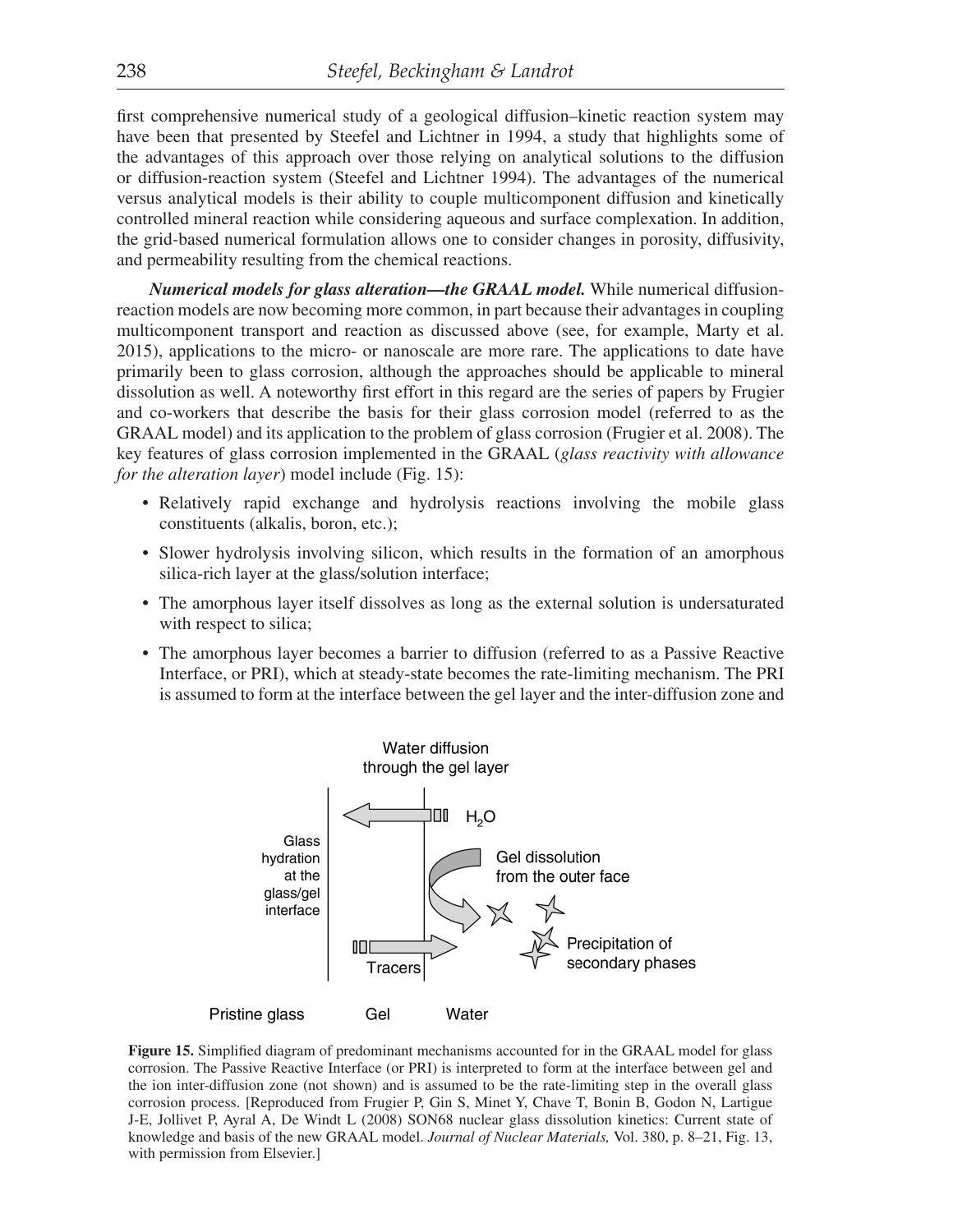it represents a densification of a portion of the gel layer;

• Crystallization of secondary phases may occur in the broader gel layer.

The principal simplying assumptions in the GRAAL model are:

- The rate-limiting step for glass corrosion is water diffusion within the PRI;
- Water diffusion in the glass and proton/alaklin ion exchange are ignored, and;
- The reactivity of the PRI is described by its thermodynamic state relative to the leaching solution.

The model equations that are solved, then, include:

- 1. An equation describing the kinetics of dissolution of the PRI as a result of undersaturation with respect to the solution;
- 2. An equation describing the kinetics of formation of the PRI as a result of water diffusion;
- 3. An equation describing the kinetics of formation of secondary phases in the gel;
- 4. Mass balance for silicon, and:
- 5. Mass balance for boron.

*Numerical models for glass alteration—the KuC model.* As an alternative to the GRAAL model in which diffusion through the Passive Reactive Interface (PRI) is assumed to be rate-limiting, it is possible to develop a more general model that makes no *a priori* assumptions about the rate-limiting step in the overall glass alteration process. The Kinetic Micro-Continuum  $(K\mu C)$  model that has been developed is based on the reactive transport software CrunchFlow (Steefel et al. 2015) and includes the following processes:

- Diffusion of water through the pristine glass and its alteration products;
- Ion exchange between water and the cations in the glass;
- Kinetically controlled hydrolysis reactions resulting in breaking of glass network bonds (Si, B, Al, etc.). The rate may be described by either a linear or a nonlinear transition state theory (TST) law with an affinity control supplied by a specific phase (e.g., amorphous silica), or with an irreversible rate law with no affinity control. In either case, far from equilibrium dependencies of the rate on other dissolved (e.g., pH, Al, silica) or sorbed species can be included;
- Multicomponent diffusion of ions through the glass corrosion products;
- Precipitation reactions for amorphous and/or crystalline phases of variable composition that are kinetically and thermodynamically controlled;
- Kinetically controlled ripening and/or densification reactions that can reduce the porosity and/or pore connectivity (and thus the diffusivity) of the corrosion products;
- Kinetically and thermodynamically controlled formation of new crystalline phases (e.g., smectite, zeolite), with possible consequences for the transport properties of the corrosion layer;
- Flow and diffusion in the aqueous phase adjacent to the glass surface.

The  $K\mu C$  model incorporates the possibility (unlike the requirement in the GRAAL model) of diffusion-limited glass corrosion by considering explicitly the kinetically-controlled densification of either (1) a residual silica-rich glass network in which other important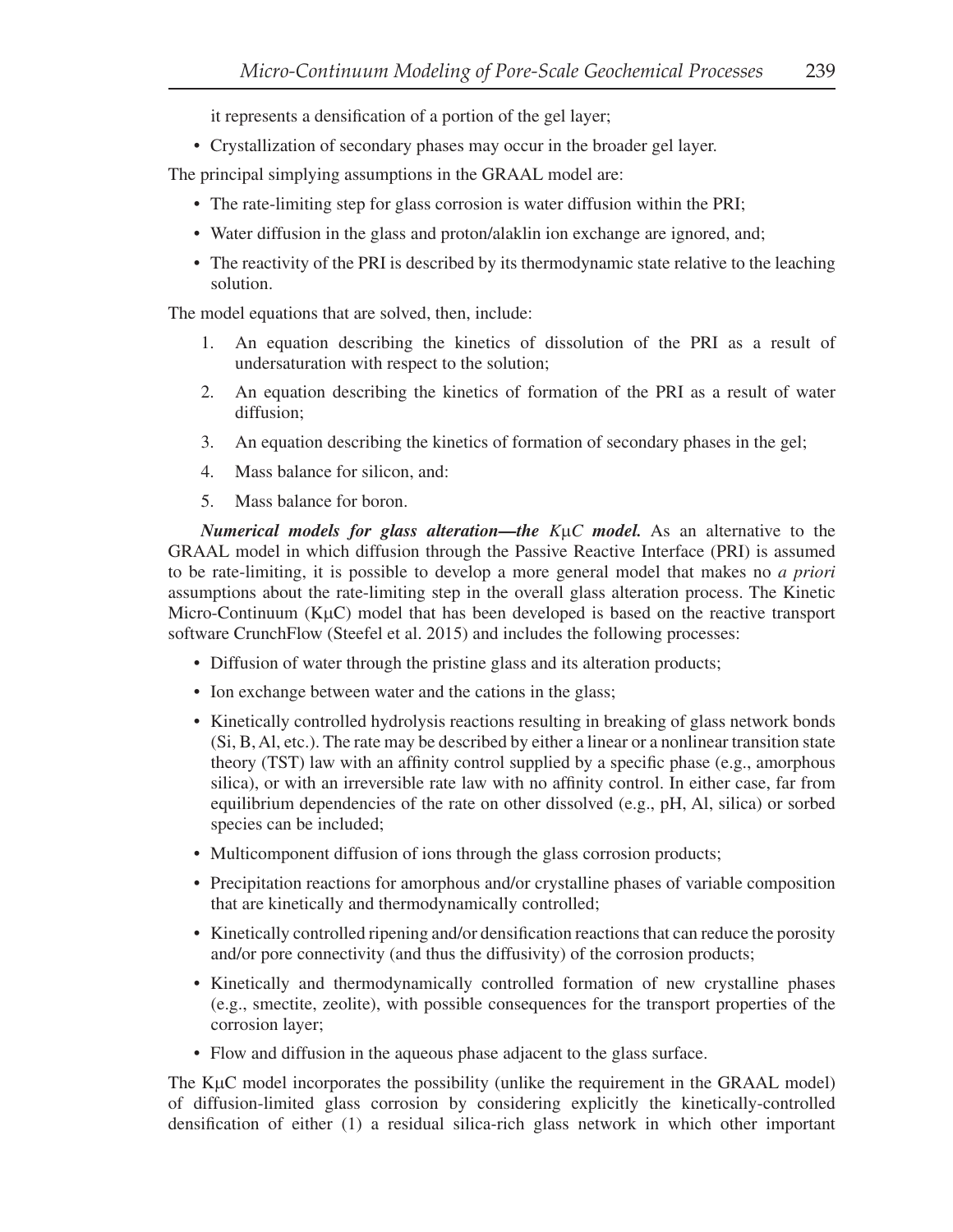components (e.g., the cations and network former boron) have been leached, or (2) of a newly precipitated silica-rich gel layer. Whether a passivating layer (i.e., defined as the *Passivating Reactive Interface* (PRI) by Frugier et al. 2008) forms in the model depends on the relative rates of  $(1)$  silica recrystallization and densification,  $(2)$  leaching of the glass constituents, and (3) dissolution and/or recrystallization of the corrosion products.

*Application to the 25-year glass alteration test.* As an application of the  $K\mu C$  model described above, the 25-year glass alteration experiment as described by Guittoneau and coworkers (Guittonneau et al. 2011; Gin et al. 2013a) is simulated. The principal objective of the modeling is to capture the width of the various reaction zones close to the pristine glass surface and their relative positions as recorded by Atom Probe Tomography (APT) rather than to match the long term corrosion rate. We assume a pure diffusion-controlled regime and a constant grid spacing of 1 nm. The assumption that a continuum model applies at this spatial scale is a severe approximation given that pore sizes are close to this value, but the approach allows us to compare results with elemental profiles and avoids the additional requirement of a full computationally expensive and chemically simplified atomistic treatment (Bourg and Steefel 2012).

As a boundary condition at one end of the reactor-glass specimen system, we consider a Dirichlet or fixed concentration condition corresponding to the mineral water used to replenish periodically the experimental reactor (Guittonneau et al. 2011). The fixed concentration boundary condition in 1-D is probably a good approximation to a flow-through or continuously flushed system. At the other end of the 1-D system, we assume a no-flux condition, which is reasonable as long as the corrosion front does not fully penetrate the glass specimen. Within the first 50 nm of the reaction, the system is characterized by a porosity of  $0.41$  (as in the experimental system reported by Guittonneau et al. 2011) and a mixture of quartz sand and granite upon which the borosilicate glass coupon rests. A diffusivity of  $10-12 \text{ m}^2 \text{ s}^{-1}$  for all ions was assumed for the sand-granite mixture. The alloy specimens included in the experiments were not considered in the modeling. From 50 nm out to 200 nm, the system was assumed to consist of a borosilicate glass with a porosity of  $1\%$ . The diffusivity of the borosilicate glass was assumed to follow a threshold type of model (Navarre-Sitchler et al. 2009), with a value of  $5 \times 10^{-24}$  m<sup>2</sup> s<sup>-1</sup> (in approximate agreement with the value proposed by Gin et al. 2013a) for values of the porosity below 50% and a value of  $10-12$  m<sup>2</sup> s<sup>-1</sup> for porosity values above 50%. Modeling carried out on weathered basalts (Navarre-Sitchler et al. 2011) indicate that a simple porosity dependence (as in an unmodified Archie's Law formulation) cannot replicate the observed concentration profiles, since the reaction front continuously widens due to the simulated porosity and diffusivity enhancement. Some form of a threshold model, based on the idea that dissolution and porosity enhancement increase the rate of diffusivity by increasing connectivity (Navarre-Sitchler et al. 2009, 2011), appears to be required.

In the modeling, the dissolution of the glass is assumed to follow a Transition State Theory (TST) rate law with a dependence on the saturation state (departure from equilibrium, or affinity) with respect to amorphous silica (Grambow 2006). Since a linear TST dependence on the departure from equilibrium does not capture the sharp B front and places the B (and Na) dissolution fronts too close to the Li–H inter-diffusion front, the dissolution of the glass is assumed to have a cubic dependence on the departure from equilibrium with respect to amorphous silica. The rate of glass corrosion is also assumed to depend on the hydration state of the glass: before the  $H_2O$  diffusion front has penetrated the pristine glass and hydrates it, the rate is effectively zero. A higher-order dependence on the concentration of hydrated sites in the borosilicate glass is also required so as to locate the boron release front further from the Li–H inter-diffusion front. The rate law used is therefore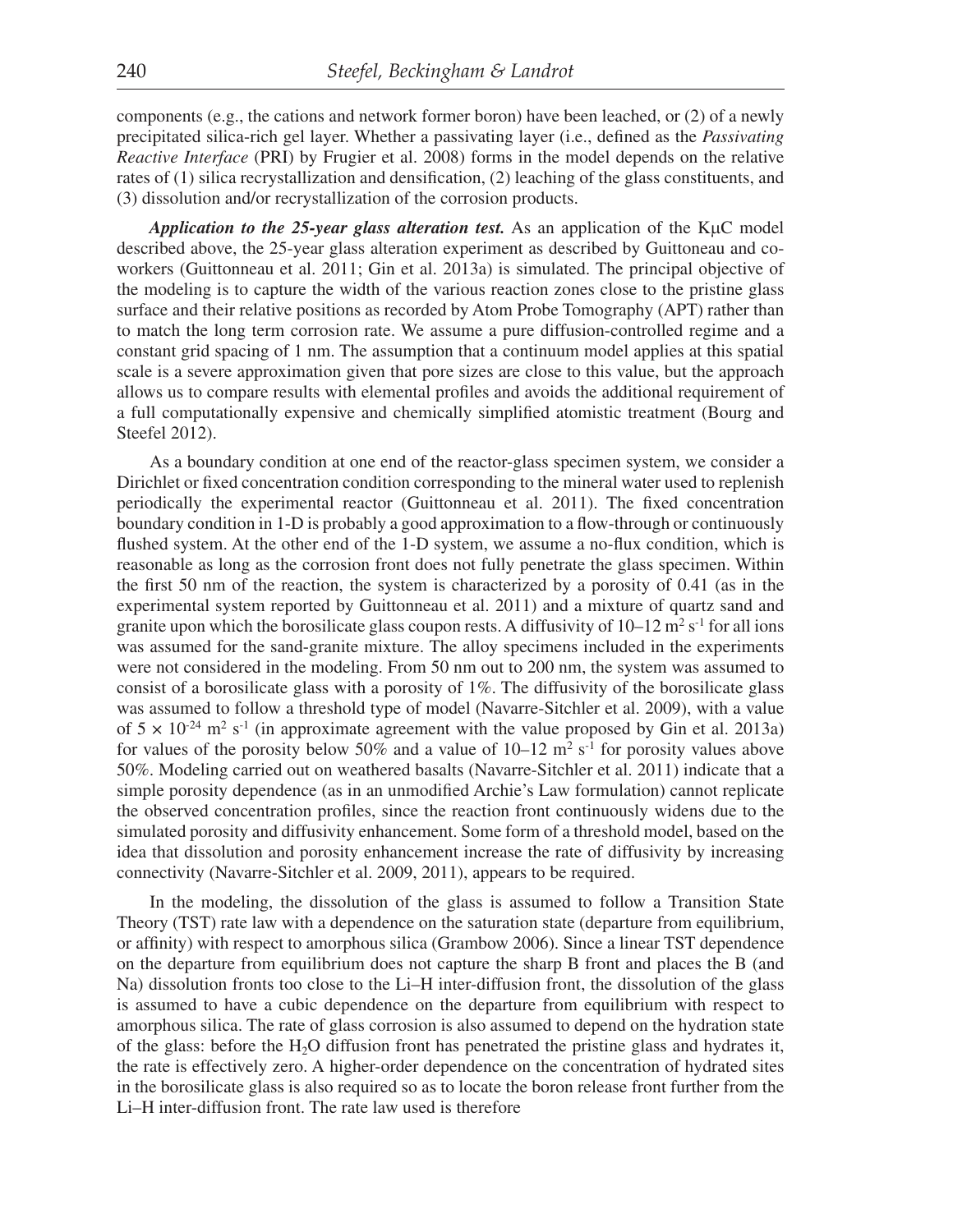$$
R_{\text{corr}} = ka_{\text{H-hydroated}}^{10} \left( 1 - \frac{Q_{\text{am-silica}}}{K_{\text{am-silica}}} \right)^3 \tag{6}
$$

where  $k$  is the rate constant and  $a_{H-hydrated}$  is the concentration of hydrated sites in the glass, and *Q*am-silica and *K*am-silica are the ion activity products and equilibrium constants with respect to amorphous silica. This formulation could be reconciled with a model in which the number of hydrated sites needs to reach some (high) threshold value before the dissolution of the glass accelerates appreciably.

Here we present a semi-quantitative comparison of the simulation results from the  $K\mu C$ model with nanometer discretization to the data from the Gin et al. (2013) study. The focus is on the relative position of the fronts, and in general, the width of the fronts as they evolve over time rather than on the total extent of alteration or even the rate of alteration. Schematically, the geometry that we wish to capture in the modeling is given in Figure 14 above (Gin et al. 2013a).

The model results for the 1-D run after three years are shown in Figure 16A. The simulations predict that the Li–H inter-diffusion front maintains a relatively constant width of about 20 nm over three years (time evolution not shown). The B release (dissolution) front is even sharper and is located further from the pristine glass interface than is the Li–H interdiffusion front, a result that can be justified based on the assumption that the dissolution of the glass occurs rapidly when hydration of the glass is nearly complete. Thus, the key component of the model is the coupling of glass dissolution to the extent of hydration, which is driven by diffusion into the pristine glass (not the PRI discussed by Frugier et al. 2008). According to the simulations, the rate-limiting step for the overall glass alteration process is the diffusion into the pristine glass—once hydrated, the borosilicate glass dissolves quickly, as indicated by its sharp front. The simulations also predict an early time period when the steady-state 20-nm inter-diffusion zone is not fully developed (results not shown), which might help to reconcile the observations by Hellmann et al.  $(2015)$  of a nanometer to even sub-nanometer Li<sup>+</sup> front in their shorter term experiments (recall that the Gin et al. 2013 study was based on experiments conducted over nearly 25 years, as described in Guittoneau et al. 2011).



**Figure 16.** A) Simulation results using the  $K\mu C$  model, with alteration proceeding from left to right. The original glass wafer edge is located at 50 nm. Note the position of the boron release front further from the pristine glass than the Li–H inter-diffusion front, in qualitative agreement with the observations shown in Figure 14. The simulations predict that the Li–H inter-diffusion front maintains a relatively constant width of about 20 nm over three years (time evolution not shown). B) Position of borosilicate glass corrosion front as a function of time. The linear advance rate is only compatible with a model in which diffusivity is enhanced within the altered zone, resulting in a nearly constant width reaction zone over time.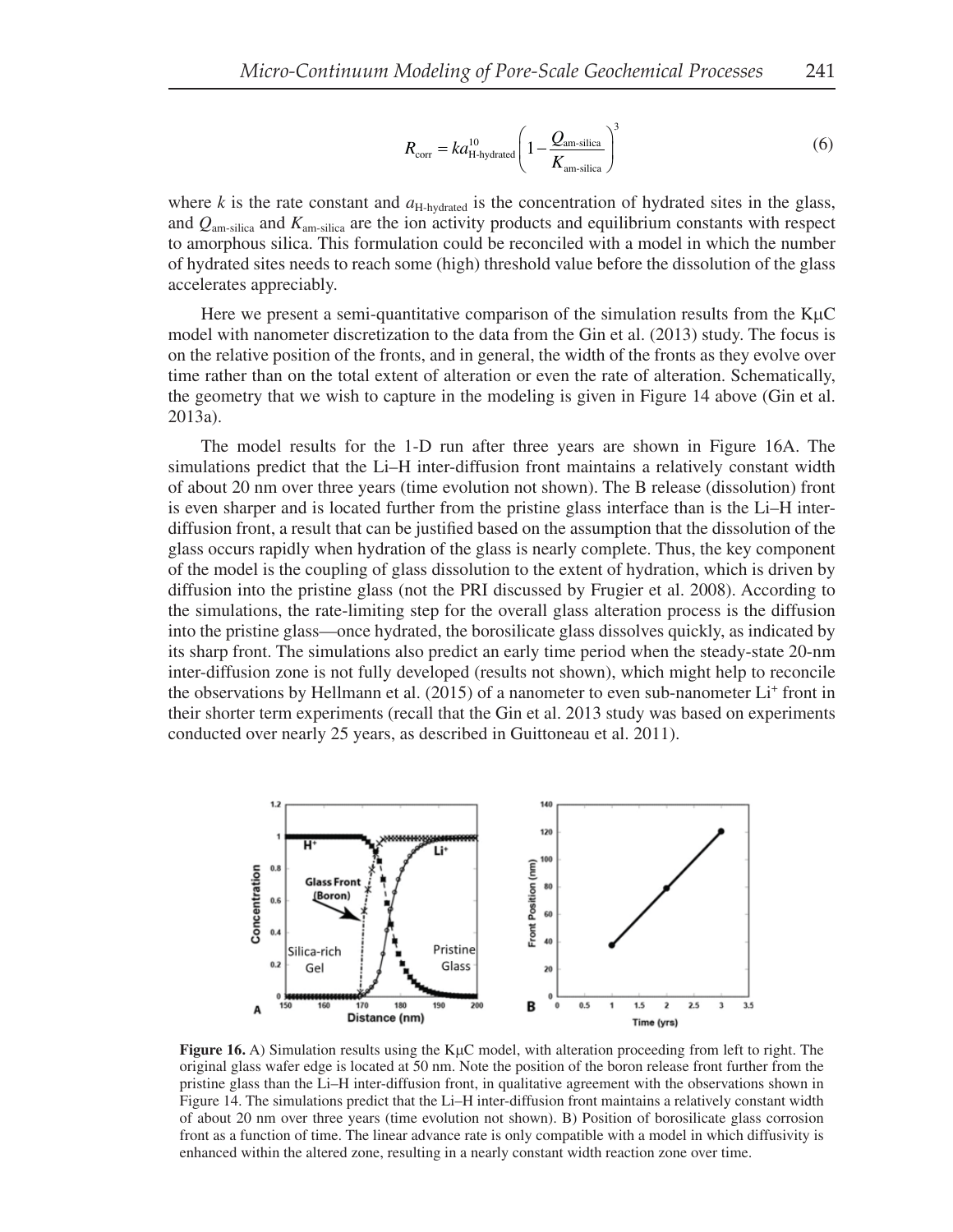In addition, the simulations predict a linear rate of front propagation over time once the initial period (less than 1 year) is passed (Fig. 16B). This can be explained by a constant-width zone over which diffusion is limiting, in agreement with earlier results on weathering of basalt (Navarre-Sitchler et al. 2011). In the case of the nuclear glass altered for 25 years, the constant width is a result of the development of an approximately 20-nm-wide inter-diffusion zone at the edge of the pristine glass. Between this zone and the dissolving gel at the outer boundary, the increase in porosity is sufficient that diffusion is not limiting (even if the zone were to grow with time). If diffusion through a continuously growing silica-rich gel layer was limiting the rate, the dependence on time should be parabolic. A constant width PRI, as discussed by Frugier et al (2008), could also result in a linear front advance rate.

## **SUMMARY AND PATH FORWARD**

While true pore-scale models are arguably the most rigorous way to treat geochemical processes operating at the pore-scale, micro-continuum modeling approaches offer some advantages in terms of their relative ease of use, ability to apply well-tested software (e.g., Steefel et al. 2015), and computational efficiency. This approach offers the additional advantage that micron to even nm-scale mineralogical, chemical, and physical heterogeneities can be incorporated into the simulations. The disadvantage of the approach is that one still faces many of the standard limitations of continuum representations of the pore scale, namely the need to average geochemical, mineralogical, and physical properties and the inability to explicitly resolve interfaces between solids, gases, and fluids. Many important parameters and processes still operate at the sub-grid scale (e.g., nanopore connectivity) and these must be accounted for in order to achieve a realistic simulation of pore-scale geochemical processes. The challenge of dealing with reactive surface area, for example, persists in any continuum treatment of the pore-scale, in contrast to the more rigorous geometric methods in true pore-scale models where the fluid–mineral interface is resolved explicitly (Molins 2015, this volume).

Certainly the advent of new microscopic characterization techniques, including increasingly higher resolution X-ray microtomography, BSE-SEM, and FIB-SEM, are motivating the search for novel and complementary modeling methods. The longer time and space scales that achievable with the micro-continuum models is another reason why they will not soon be replaced by either molecular dynamics (MD) modeling approaches or even true pore-scale models. The true pore-scale and MD approaches have an important role to play here, however, since they can be used to provide upscaled parameters for the micro-continuum models. Eventually, one expects the development of a new class of hybrid models that link the molecular, true pore-, and micro-continuum scales within a single dynamic, multi-scale framework.

Much remains to be done in the field of micro-continuum modeling of pore-scale geochemical processes. In fact, the field is still in its infancy. Since the mineralogical mapping is predominantly carried out in 1-D or 2-D, we require an improved treatment of how 3-D effects and parameters are incorporated. Tortuosity and permeability are two of the most obvious examples. We also need improved representations of the correlation between mineralogy and physical transport properties like diffusivity and permeability at the nanoand micro-scale. Consistent upscaling strategies are required so that it is possible to change model resolution without undue loss of process fidelity. Ultimately, it is clear that the microcontinuum approaches will need to incorporate a more formal multi-scale framework, particularly where there is interest in capturing nanoscale features like pore connectivity and reaction fronts within larger scale domains.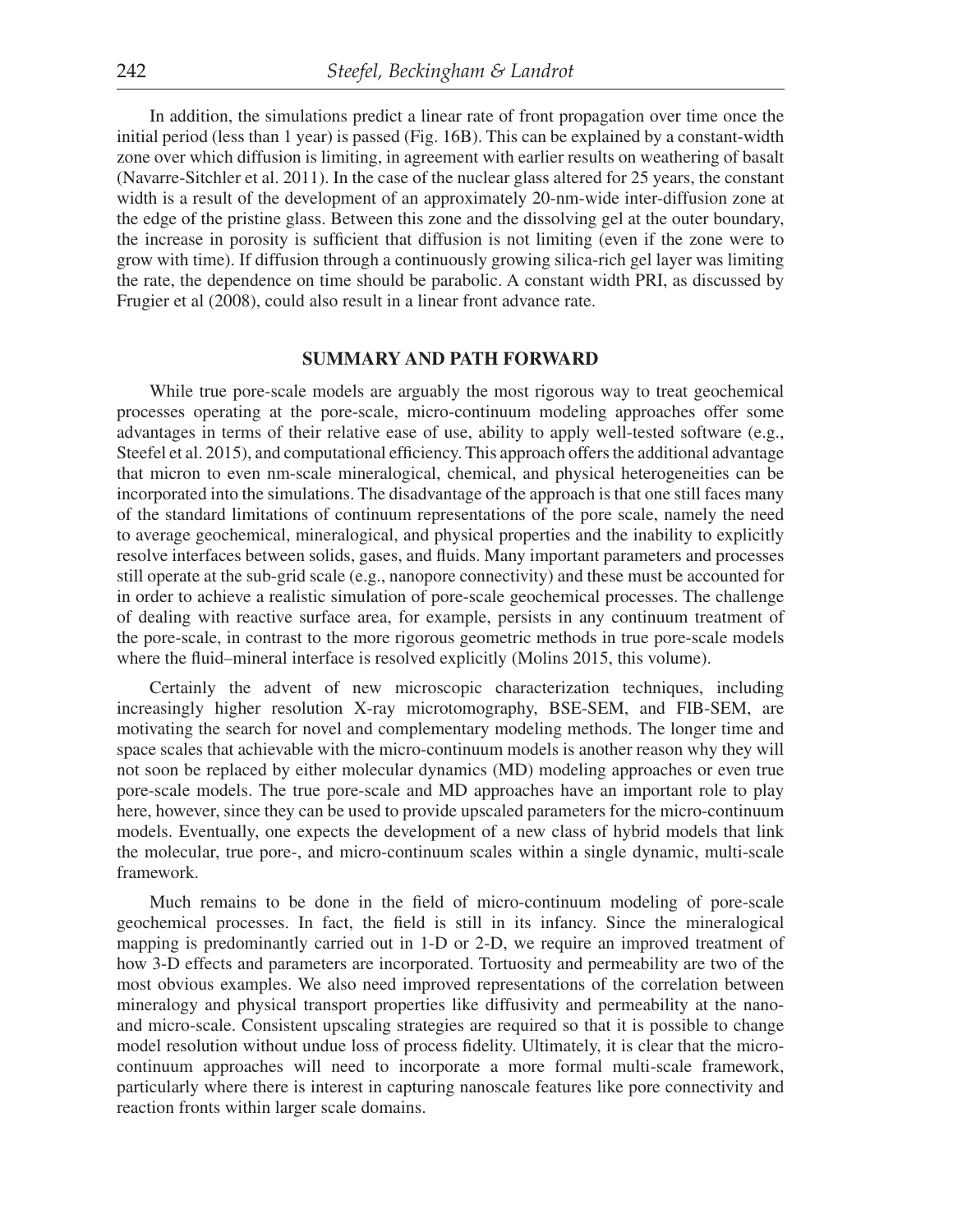#### **ACKNOWLEDGMENTS**

This work was supported as part of the Center for Nanoscale Control of Geologic  $CO<sub>2</sub>$ , an Energy Frontier Research Center funded by the U.S. Department of Energy, Office of Science, Basic Energy Sciences under Contract No. DE-AC02-05CH11231 to Lawrence Berkeley National Laboratory. This work was also supported in part by the Director, Office of Science, Basic Energy Sciences, Chemical Sciences, Geosciences, and Biosciences Division, of the U.S. Department of Energy under the same contract to Lawrence Berkeley National Laboratory. We are grateful to Qingyun Li, Jennifer Druhan, and Bhavna Arora for their careful reviews of the chapter.

# **REFERENCES**

- Alemu BL, Aagaard P, Munz IA, Skurtveit E (2011) Caprock interaction with  $CO_2$ : a laboratory study of reactivity of shale with supercritical  $CO<sub>2</sub>$  and brine. Appl Geochem 26:1975–1989
- Algive L, Bekri S, Nader FH, Lerat O, Vizika O (2012) Impact of diagenetic alterations on the petrophysical and multiphase flow properties of carbonate rocks using a reactive pore network modeling approach. Oil Gas Sci Technol 67:147–160
- Anovitz LM, Cole DR (2015) Analysis of porosity and pore structures. Rev Mineral Geochem 80:61–164
- Aradóttir ESP, Sigfússon B, Sonnenthal EL, Björnsson G, Jónsson H (2013) Dynamics of basaltic glass dissolution–Capturing microscopic effects in continuum scale models. Geochim Cosmochim Acta 121:311–327
- Arora B, Mohanty BP, McGuire JT (2011) Inverse estimation of parameters for multidomain flow models in soil columns with different macropore densities. Water Resour Res 47:W04512, doi:10.1029/2010WR009451
- Baldwin CA, Sederman AJ, Mantle MD, Alexander P, Gladden LF (1996) Determination and characterization of the structure of a pore space from 3D volume images. J Colloid Interface Sci 181:79–92
- Barenblatt GI, Zheltov IP, Kochina IN (1960) Basic concepts in the theory of seepage of homogeneous liquids in fissured rocks [strata]. J Appl Math Mech 24:1286–1303
- Beckingham LE, Peters CA, Um W, Jones KW, Lindquist WB (2013) 2D and 3D imaging resolution trade-offs in quantifying pore throats for prediction of permeability. Adv Water Resour 62:1–12
- Beig MS, Lüttge A (2006) Albite dissolution kinetics as a function of distance from equilibrium: Implications for natural feldspar weathering. Geochim Cosmochim Acta 70:1402–1420
- Berkowitz B, Balberg I (1992) Percolation approach to the problem of hydraulic conductivity in porous media. Transp Porous Media (Historical Archive) 9:275–286
- Beucher S, Lantuéjoul C (1979) Use of watersheds in contour detection. *In:* International workshop on image processing, Real-time edge and motion detection/estimation, Rennes, France, September 1979, p. 2.1– 2.12
- Bhattad P, Willson CS, Thompson KE (2011) Effect of network structure on characterization and flow modeling using X-ray micro-tomography images of granular and fibrous porous media. Transp Porous Media 90:363–391
- Blunt MJ, Bijeljic B, Dong H, Gharbi O, Iglauer S, Mostaghimi P, Paluszny A, Pentland C (2013) Pore–scale imaging and modelling. Adv Water Resour 51:197–216
- Bolourinejad P, Omrani PS, Herber R (2014) Effect of reactive surface area of minerals on mineralization and carbon dioxide trapping in a depleted gas reservoir. Int J Greenhouse Gas Control 21:11–22
- Bourg IC, Steefel CI (2012) Molecular dynamics simulations of water structure and diffusion in silica nanopores. J Phys Chem C 116:11556–11564
- Bracco JN, Stack AG, Steefel CI (2013) Upscaling calcite growth rates from the mesoscale to the macroscale. Environ Sci Technol 47:7555–7562
- Brunauer S, Emmett PH, Teller E (1938) Adsorption of gases in multimolecular layers. J Am Chem Soc 60: 309–319
- Carman PC (1939) Permeability of saturated sands, soils and clays. J Agric Sci 29:262–273
- Caubit C, Hamon G, Sheppard AP, Oren PE (2009) Evaluation of the reliability of prediction of petrophysical data through imagery and pore network modelling. Petrophys 50:322
- Cnudde V, Boone MN (2013) High-resolution X-ray computed tomography in geosciences: a review of the current technology and applications. Earth-Sci Rev 123:1–17
- Crandell LE, Peters CA, Um W, Jones KW, Lindquist WB (2012) Changes in the pore network structure of Hanford sediment after reaction with caustic tank wastes. J Contam Hydrol 131:89–99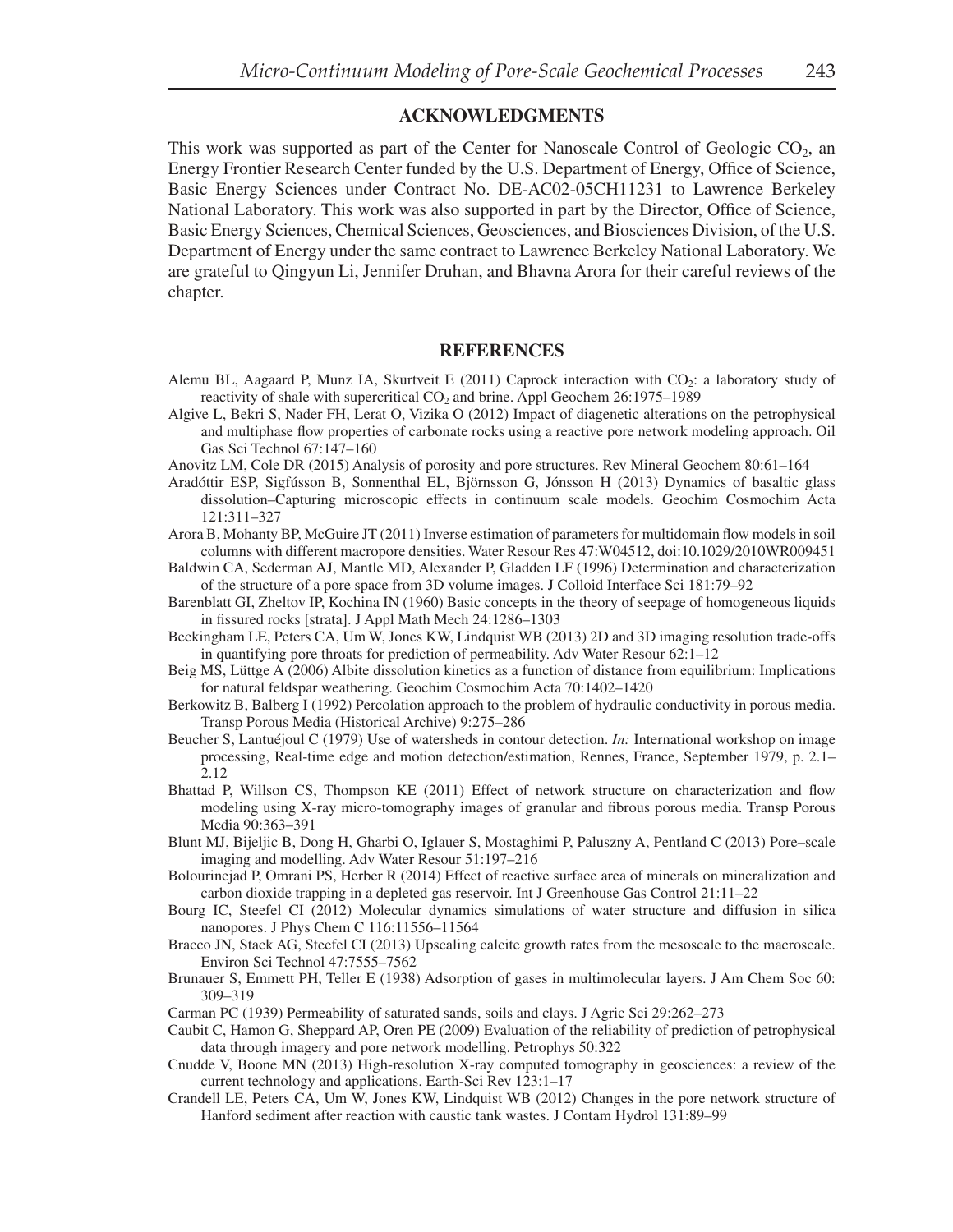- Curtis JE, Nanda H, Khodadadi S, Cicerone M, Lee HJ, McAuley A, Krueger S (2012) Small-angle neutron scattering study of protein crowding in liquid and solid phases: Lysozyme in aqueous solution, frozen solution, and carbohydrate powders. J Phys Chem B 116:9653–9667
- Defrise M, Noo F, Clackdoyle R, Kudo H (2006) Truncated Hilbert transform and image reconstruction from limited tomographic data. Inverse Prob 22:1037
- Dewers T, Ortoleva P (1990) A coupled reaction/transport/mechanical model for intergranular pressure solution, stylolites, and differential compaction and cementation in clean sandstones. Geochim Cosmochim Acta 54:1609–1625
- Dilks A, Graham SC (1985) Quantitative mineralogical characterization of sandstones by back-scattered electron image analysis. J Sediment Res 55:347–355
- Dong H, Blunt MJ (2009) Pore–network extraction from micro–computerized–tomography images. Phys Rev E 80:036307
- Doremus RH (1975) Interdiffusion of hydrogen and alkali ions in a glass surface. J Non-Cryst Solids 19:137– 144
- Echlin P (2011) Handbook of Sample Preparation for Scanning Electron Microscopy and X-ray Microanalysis. Springer Science & Business Media
- Frugier P, Gin S, Minet Y, Chave T, Bonin B, Godon N, Lartigue J-E, Jollivet P, Ayral A, De Windt L (2008) SON68 nuclear glass dissolution kinetics: Current state of knowledge and basis of the new GRAAL model. J Nucl Mater 380:8–21
- Geisler T, Janssen A, Scheiter D, Stephan T, Berndt J, Putnis A (2010) Aqueous corrosion of borosilicate glass under acidic conditions: a new corrosion mechanism. J Non-Cryst Solids 356:1458–1465
- Gin S, Ryan JV, Schreiber DK, Neeway J, Cabié M (2013a) Contribution of atom-probe tomography to a better understanding of glass alteration mechanisms: Application to a nuclear glass specimen altered 25 years in a granitic environment. Chem Geol 349:99–109
- Gin S, Abdelouas A, Criscenti LJ, Ebert WL, Ferrand K, Geisler T, Harrison MT, Inagaki Y, Mitsui S, Mueller KT (2013b) An international initiative on long–term behavior of high–level nuclear waste glass. Mater Today 16:243–248
- Gin S, Jollivet P, Fournier M, Angeli F, Frugier P, Charpentier T (2015) Origin and consequences of silicate glass passivation by surface layers. Nat Commun 6:6360, doi:10.1038/ncomms7360
- Glassley WE, Simmons AM, Kercher JR (2002) Mineralogical heterogeneity in fractured, porous media and its representation in reactive transport models. Appl Geochem 17:699–708
- Grambow B (2006) Nuclear waste glasses—How durable? Elements 2:357–364
- Guittonneau C, Gin S, Godon N, Mestre JP, Dugne O, Allegri P (2011) A 25-year laboratory experiment on French SON68 nuclear glass leached in a granitic environment—First investigations. J Nucl Mater 408:73–89
- Hellmann R (1997) The albite–water system: Part IV. Diffusion modeling of leached and hydrogen-enriched layers. Geochim Cosmochim Acta 61:1595–1611
- Hellmann R, Wirth R, Daval D, Barnes J, Penisson J, Tisserand D, Epicier T, Florin B, Hervig RL (2012) Unifying natural and laboratory chemical weathering with interfacial dissolution–reprecipitation: a study based on the nanometer–scale chemistry of fluid–silicate interfaces. Chem Geol 294:203–216
- Hellmann R, Cotte S, Cadel E, Malladi S, Karlsson LS, Lozano-Perez S, Cabié M, Seyeux A (2015) Nanometrescale evidence for interfacial dissolution–reprecipitation control of silicate glass corrosion. Nat Mater 14:307–311
- Iassonov P, Gebrenegus T, Tuller M (2009) Segmentation of X–ray computed tomography images of porous materials: A crucial step for characterization and quantitative analysis of pore structures. Water Resour Res 45:W09415
- Ketcham RA, Carlson WD (2001) Acquisition, optimization and interpretation of X–ray computed tomographic imagery: applications to the geosciences. Comput Geosci 27:381–400
- Korzhinskii DS (1959) Physicochemical basis of the analysis of the paragenesis of minerals (Fiziko– khimicheskie osnovy analiza paragenezisov mineralov). Consultants Bureau, New York
- Kozeny J, Striedieck WF, Wyllie MRJ (1927) Concerning Capillary Conduction of Water in the Soil: (Rise, Seepage and Use in Irrigation). Petroleum Branch of the American Institute of Mining and Metallurgical Engineers
- Krinsley DH, Pye K, Tovey KK (2005) Backscattered Electron Microscoy and Image Analysis of Sediments and Sedimentary Rocks. Cambridge University Press
- Landrot G, Ajo-Franklin J, Yang L, Cabrini S, Steefel CI (2012) Measurement of accessible reactive surface area in a sandstone, with application to  $CO<sub>2</sub>$  mineralization. Chem Geol 318–319:113–125
- Li L, Peters CA, Celia MA (2006) Upscaling geochemical reaction rates using pore–scale network modeling. Adv Water Resour 29:1351–1370
- Li L, Steefel CI, Yang L (2008) Scale dependence of mineral dissolution rates within single pores and fractures. Geochim Cosmochim Acta 72:99–116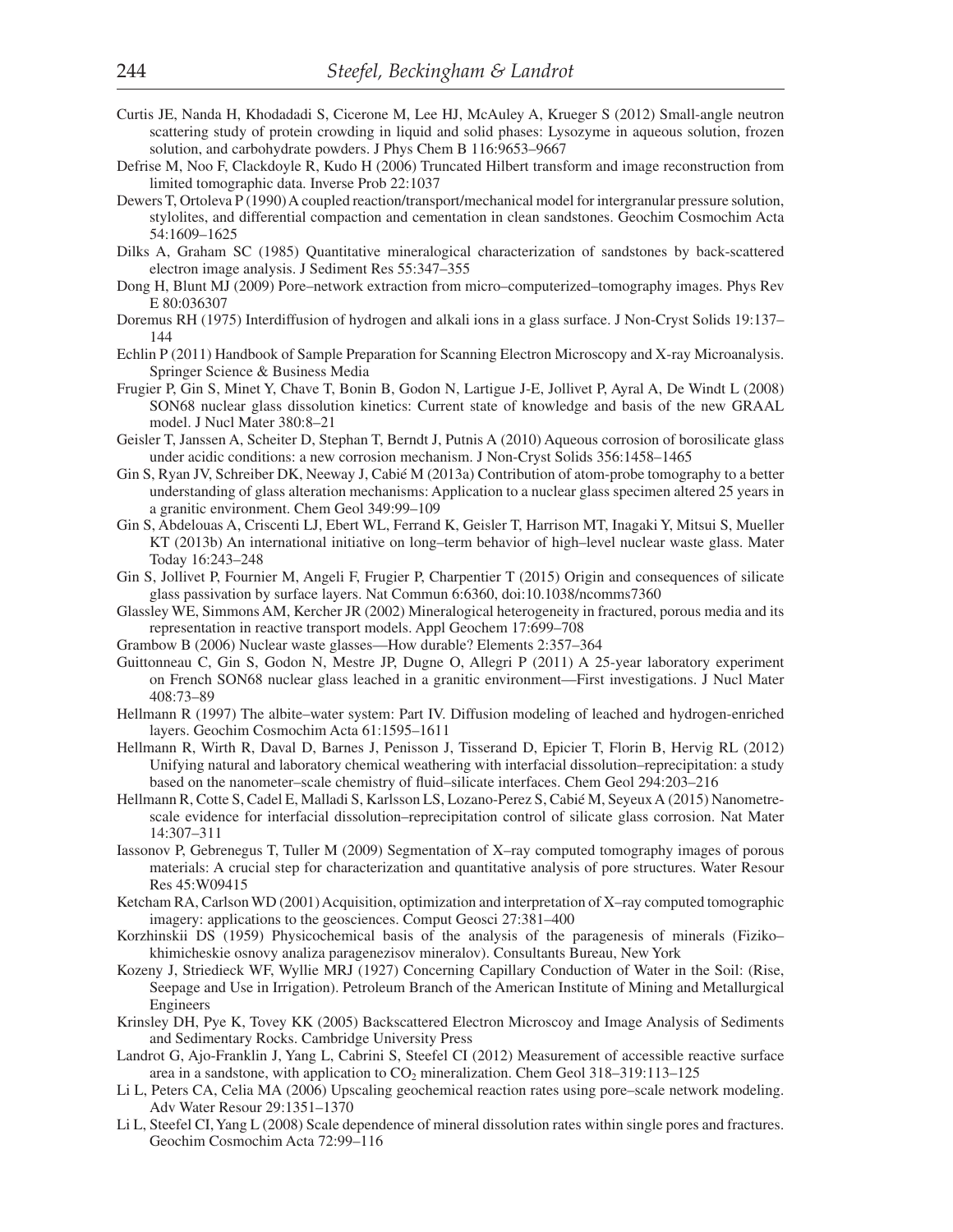- Lichtner PC (2000) Critique of dual continuum formulations of multicomponent reactive transport in fractured porous media. Dyn Fluids Fract Rock:281–298
- Lichtner PC, Oelkers EH, Helgeson HC (1986) Interdiffusion with multiple precipitation/dissolution reactions: Transient model and the steady-state limit. Geochim Cosmochim Acta 50:1951–1966
- Lindquist WB, Lee S, Coker DA, Jones KW, Spanne P (1996) Medial axis analysis of void structure in threedimensional tomographic images of porous media. J Geophys Res: Solid Earth 101:8297–8310
- Lorensen WE, Cline HE (1987) Marching cubes: A high resolution 3D surface construction algorithm. Comput Graphics 21:163–169
- Lu J, Kharaka YK, Thordsen JJ, Horita J, Karamalidis A, Griffith C, Hakala JA, Ambats G, Cole DR, Phelps TJ (2012)  $CO<sub>2</sub>$ –rock–brine interactions in Lower Tuscaloosa Formation at Cranfield  $CO<sub>2</sub>$  sequestration site, Mississippi, USA. Chem Geol 291:269–277
- MacQuarrie KTB, Mayer KU (2005) Reactive transport modeling in fractured rock: A state-of-the-science review. Earth-Sci Rev 72:189–227
- Maher K, Steefel CI, DePaolo DJ, Viani BE (2006) The mineral dissolution rate conundrum: Insights from reactive transport modeling of U isotopes and pore fluid chemistry in marine sediments. Geochim Cosmochim Acta 70:337–363
- Maher K, Steefel CI, White AF, Stonestrom DA (2009) The role of reaction affinity and secondary minerals in regulating chemical weathering rates at the Santa Cruz Soil Chronosequence, California. Geochim Cosmochim Acta 73:2804–2831, doi:10.1016/j.gca.2009.01.030
- Malmström ME, Destouni G, Banwart SA, Strömberg BH (2000) Resolving the scale-dependence of mineral weathering rates. Environ Sci Technol 34:1375–1378
- Mehmani Y, Balhoff MT (2015) Mesoscale and hybrid models of fluid flow and solute transport. Rev Mineral Geochem 80:433-460
- Mokso R, Quaroni L, Marone F, Irvine S, Vila–Comamala J, Blanke A, Stampanoni M (2012) X-ray mosaic nanotomography of large microorganisms. J Struct Biol 177:233–238
- Molins S (2015) Reactive interfaces in direct numerical simulation of pore scale processes. Rev Mineral Geochem 80:461–481
- Molins S, Trebotich D, Steefel CI, Shen C (2012) An investigation of the effect of pore scale flow on average geochemical reaction rates using direct numerical simulation. Water Resour Res 48:W03527, doi:10.1029/2011WR011404
- Molins S, Trebotich D, Yang L, Ajo-Franklin JB, Ligocki TJ, Shen C, Steefel CI (2014) Pore-scale controls on calcite dissolution rates from flow-through laboratory and numerical experiments. Environ Sci Technol 48:7453–7460
- Mutina A, Koroteev D (2012) Using X-Ray Microtomography for the Three Dimensional Mapping of Minerals. Microscopy and Analysis (EU). Microsc Anal 39:7–12
- Navarre-Sitchler A, Steefel CI, Yang L, Tomutsa L, Brantley SL (2009) Evolution of porosity and diffusivity associated with chemical weathering of a basalt clast. J Geophys Res 114:2156–2202, doi:10.1029/2008JF001060.
- Navarre-Sitchler A, Steefel CI, Sak PB, Brantley SL (2011) A reactive-transport model for weathering rind formation on basalt. Geochim Cosmochim Acta 75:7644–7667
- Navarre-Sitchler A, Brantley S, Rother G (2015) How porosity increases during incipient weathering of crystalline silicate rocks. Rev Mineral Geochem 80:331–354
- Noiriel C (2015) Resolving time–dependent evolution of pore–scale structure, permeability and reactivity using X–ray microtomography. Rev Mineral Geochem 80:247–285
- Noiriel C, Steefel CI, Yang L, Ajo-Franklin J (2012) Upscaling calcium carbonate precipitation rates from pore to continuum scale. Chem Geol 318:60–74
- Okabe H, Blunt MJ (2004) Prediction of permeability for porous media reconstructed using multiple–point statistics. Phys Rev E 70:066135
- Oostrom M, Mehmani Y, Romero-Gomez P, Tang Y, Liu H, Yoon H, Kang Q, Joekar-Niasar V, Balhoff MT, Dewers T (2014) Pore-scale and continuum simulations of solute transport micromodel benchmark experiments. Comput Geosci:1–23
- Peters CA (2009) Accessibilities of reactive minerals in consolidated sedimentary rock: An imaging study of three sandstones. Chem Geol 265:198–208
- Porter ML, Wildenschild D (2010) Image analysis algorithms for estimating porous media multiphase flow variables from computed microtomography data: a validation study. Comput Geosci 14:15–30
- Pruess K, Narisimhan TN (1985) A practical method for modeling fluid and heat flow in fractured porous media. SPEJ 25:14–26
- Sezgin M, Sankur B (2004) Survey over image thresholding techniques and quantitative performance evaluation. J Electron Imaging 13:146–165
- Silin DB, Patzek TW (2003) Object-oriented cluster search for an arbitrary pore network. Technical Report LBNL–51599, Lawrence Berkeley National Laboratory, Berkeley, California (January 2003)